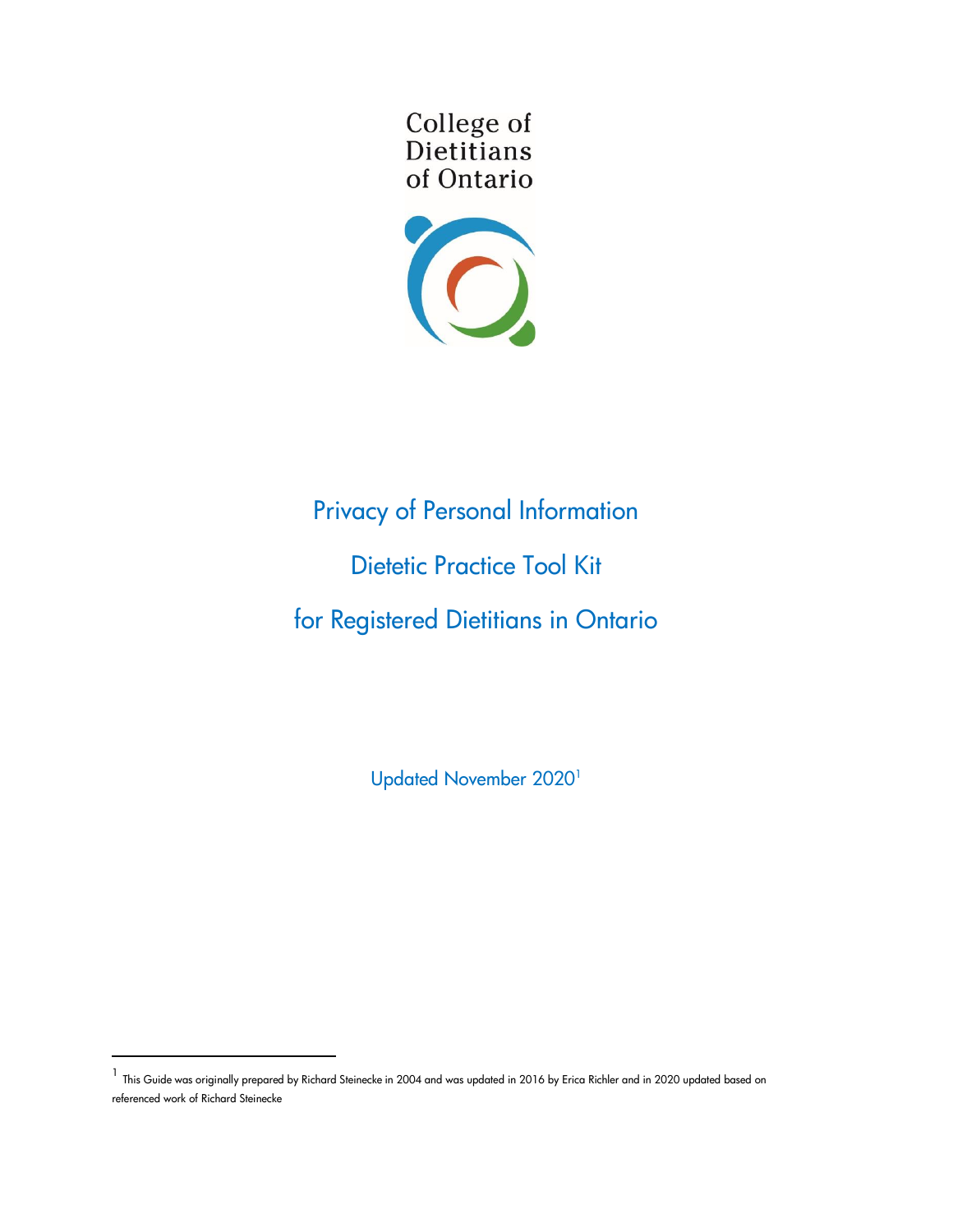| Contents                                                                                              |  |
|-------------------------------------------------------------------------------------------------------|--|
|                                                                                                       |  |
|                                                                                                       |  |
|                                                                                                       |  |
|                                                                                                       |  |
|                                                                                                       |  |
|                                                                                                       |  |
| (a)                                                                                                   |  |
|                                                                                                       |  |
| Step 3 - Identify the Purposes for which you Collect, Use and Disclose Personal Health Information 11 |  |
| (a)                                                                                                   |  |
| (b)                                                                                                   |  |
| (c) Primary Purpose for Collecting, Using and Disclosing Personal Health Information 14               |  |
| (c)                                                                                                   |  |
|                                                                                                       |  |
|                                                                                                       |  |
|                                                                                                       |  |
|                                                                                                       |  |
|                                                                                                       |  |
|                                                                                                       |  |
|                                                                                                       |  |
|                                                                                                       |  |
|                                                                                                       |  |
|                                                                                                       |  |
|                                                                                                       |  |
|                                                                                                       |  |
|                                                                                                       |  |
|                                                                                                       |  |
|                                                                                                       |  |
|                                                                                                       |  |
|                                                                                                       |  |
|                                                                                                       |  |
|                                                                                                       |  |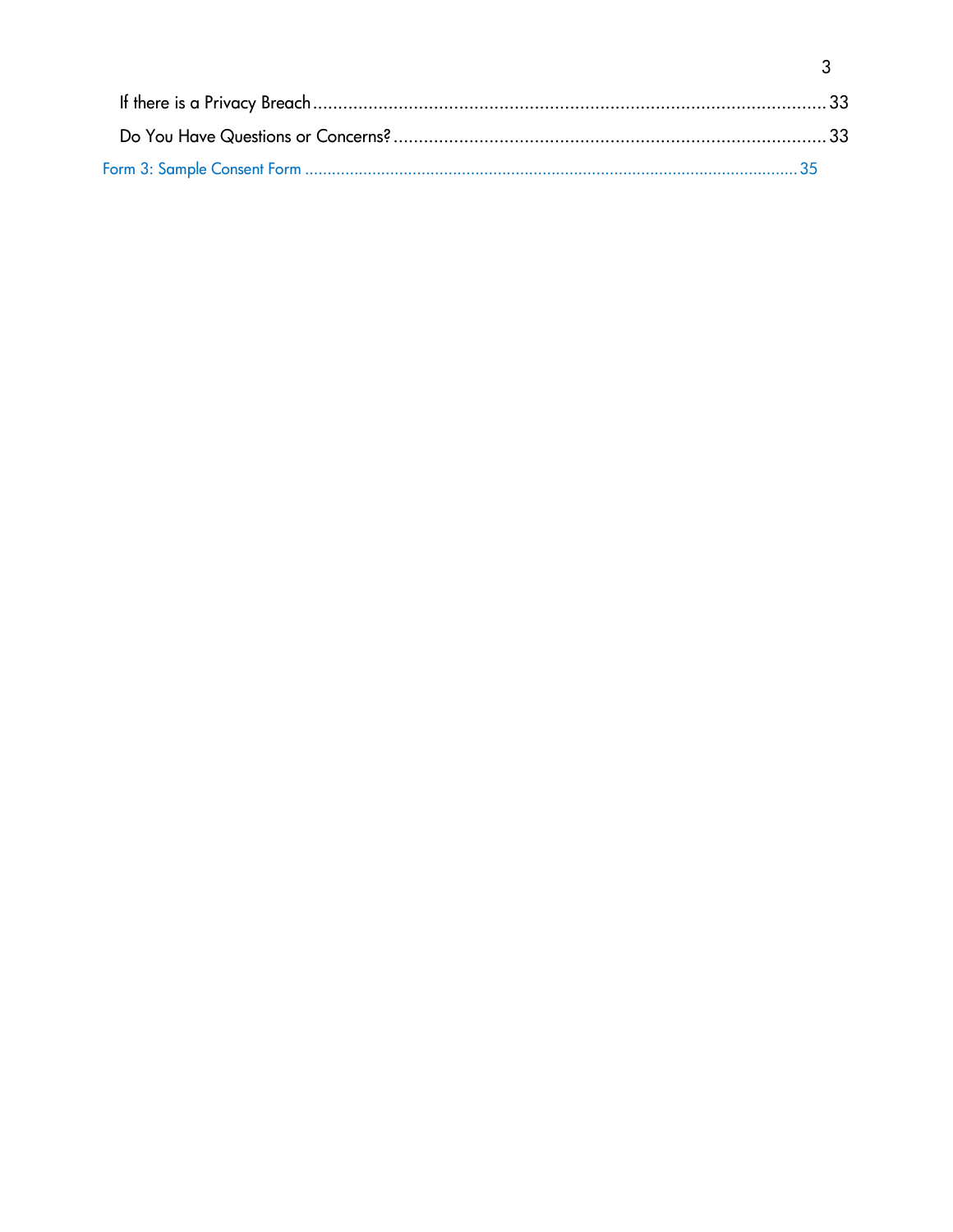## <span id="page-3-0"></span>Introduction - Purpose of This Guide

There are two laws dealing with the protection of personal information:

- PHIPA (Provincial Law) The *[Personal Health Information Protection Act, 2004](http://www.ontario.ca/laws/statute/04p03)*, is Ontario legislation. It provides a consistent set of rules for the collection, use, disclosure, and security of personal health information for custodians of health care information in Ontario.
- PIPEDA (Federal Law) The *Personal Information Protection and Electronic Documents Act,* [2000](http://laws-lois.justice.gc.ca/PDF/P-8.6.pdf), is Federal legislation that applies to commercial activities involving the collection, use and disclosure of personal information outside of the province of Ontario within Canada.
- − As applicable, dietitians also need to comply with Canada's anti-spam legislation, which requires consent to send electronic messages of a commercial nature.<sup>2</sup>

This is a general guide for dietitians in Ontario about the basic concepts of the *Personal Health* [Information Protection Act, 2004](https://www.ontario.ca/laws/statute/04p03) ("PHIPA" or the "Act") and how to begin the process of developing a plan for complying with it. It is not intended to provide legal advice. For legal advice, for example on whether a proposed compliance plan meets the PHIPA requirements, please speak to a lawyer.

This Privacy of Personal Information Practice Toolkit is a key resource for dietitians who are:

- a) Developing or modifying their organization's personal health information privacy policies in keeping with PHIPA.
- b) Engaged in administrative roles of developing their organizational personal health information policies and procedures; and
- c) Act as Health Information Custodians in their practice.

This Guide will also be useful for dietitians working in small organizations or on their own and who do not have access to the resources that may be available in larger organizations.

This Guide addresses PHIPA only as it is the primary law that governs the handling of personal information by dietitians. However, dietitians should be aware that they may need to comply with the federal <u>*[Personal Information Protection and Electronic Documents Act](https://laws-lois.justice.gc.ca/ENG/ACTS/P-8.6/index.html)* ("PIPEDA")<sup>3</sup> if they engage in the</u> following types of activities:

- commercial activities involving the collection, use or disclosure of personal information outside of Ontario; or
- commercial activities involving the collection of personal information that is not health information (for example if you collect a home address and credit card number to process a sale that is unrelated to your duties as a health care practitioner).

<sup>2</sup> For more information on Canada's anti-spam legislation see:

<http://fightspam.gc.ca/eic/site/030.nsf/eng/home>

<sup>&</sup>lt;sup>3</sup> S.C. 2000, c. 5, available online:<http://laws-lois.justice.gc.ca/eng/acts/P-8.6/index.html>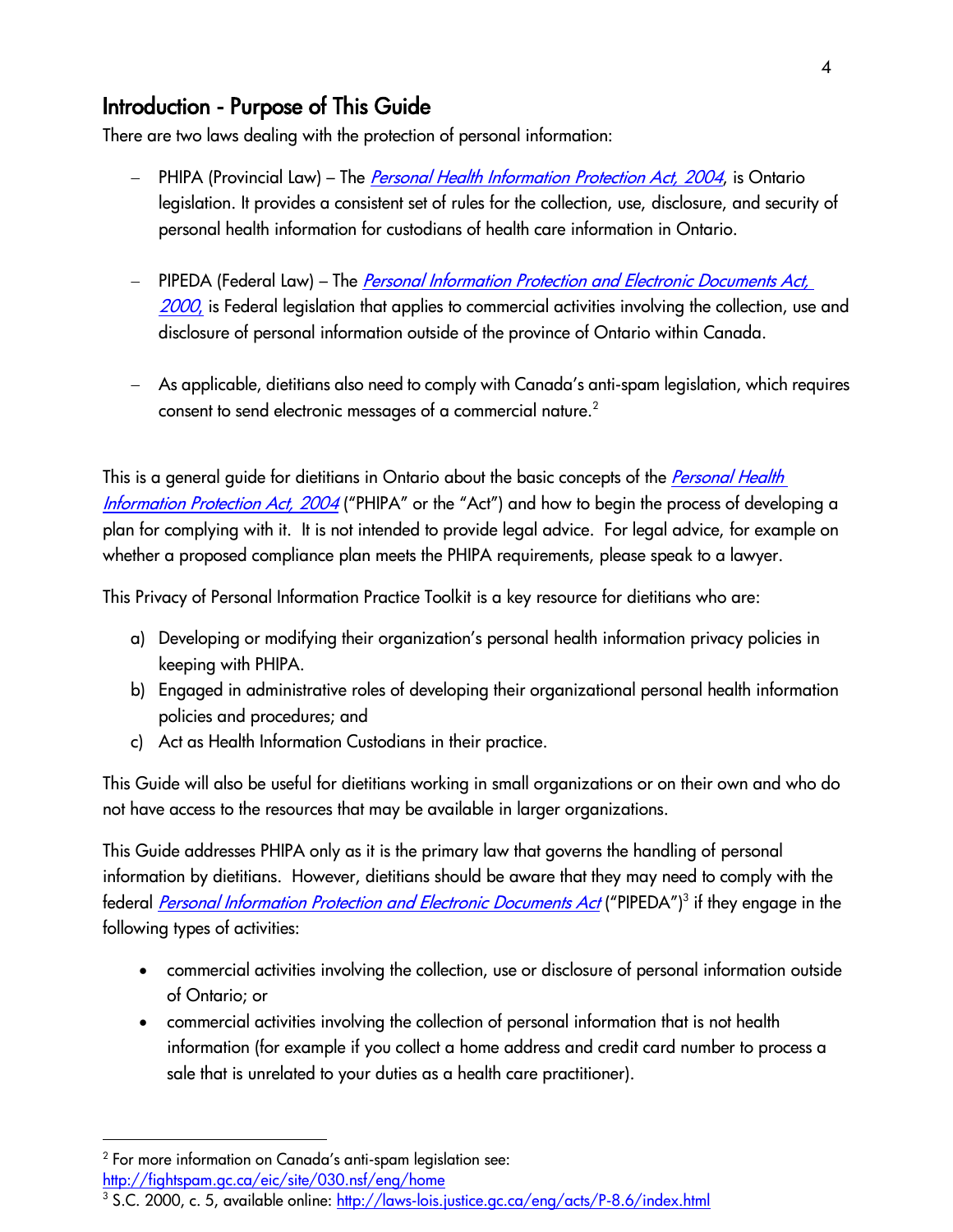Many of the obligations under PHIPA and PIPEDA overlap, however.

In addition, dietitians should realize that they have confidentiality and privacy obligations that arise from other sources including the definition of professional misconduct made by the College, their contracts with their clients and, sometimes, their employer, and by the court-created obligation protecting individuals from an "intrusion into their seclusion." <sup>4</sup> Dietitians also need to comply with Canada's anti-spam legislation if they send electronic messages of a commercial nature.<sup>5</sup>

PHIPA was amended in 2020 to enhance the protection of electronic health records and to give the Information and Privacy Commissioner additional enforcement powers, among other things. At the time of writing this Guide, some of the amendments have taken effect upon enactment, while others will come into force on a day to be proclaimed by the Lieutenant Governor.

### <span id="page-4-0"></span>What information is protected under PHIPA?

PHIPA protects personal health information. Personal health information is defined as information that can identify an individual (or can be combined with other information to identify an individual) and that relates to:

- the physical, nutritional, or mental health of the individual (including family health history).
- the provision of health care to the individual (including identifying the individual's health care provider(s)).
- a plan of service under the Home Care [and Community](http://www.ontario.ca/laws/statute/94l26) Services Act, 1994;
- payments or eligibility for health care or coverage for health care.
- the donation or testing of an individual's body part or bodily substance.
- the individual's health number; or
- the identification of the individual's substitute decision-maker.

Personal health information can be either oral or recorded (in written or electronic form). PHIPA also covers mixed records that contain both personal health information and other non-health identifying information about an individual (for example, a record that contains an individual's home address, telephone number and health history).

<sup>4</sup> Jones v Tsige, 2012 ONCA 32; Hopkins v Kay, 2015 ONCA 112 5 For more information on Canada's anti-spam legislation see: <http://fightspam.gc.ca/eic/site/030.nsf/eng/home>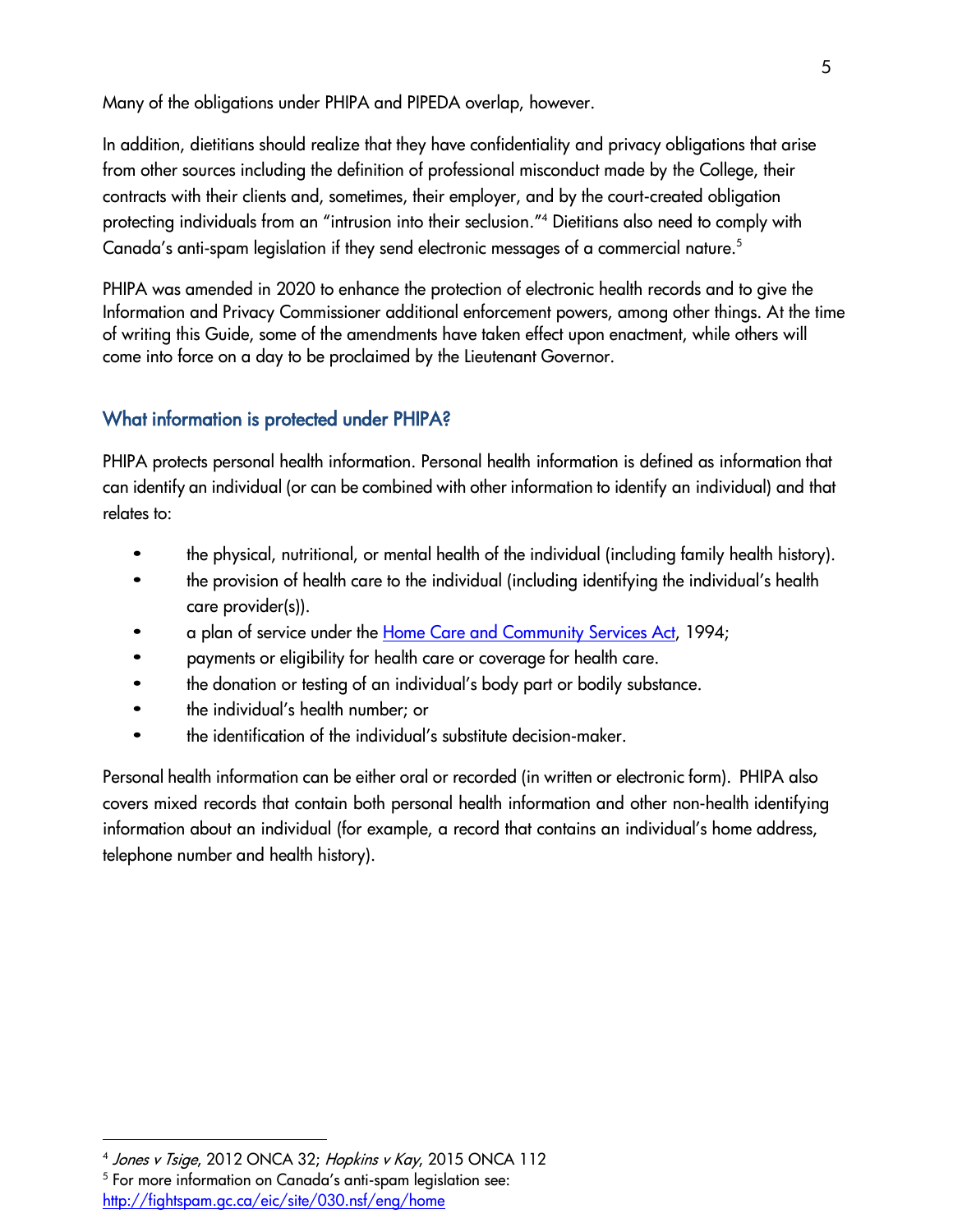## <span id="page-5-0"></span>How to Use this Guide

This Guide sets out seven basic steps for developing policies to comply with PHIPA:

Step 1 – Designate Your Organization's Contact Person

Step 2 – Inventory the Information to be Covered by the Privacy Plan

Step 3 – Identify the Purposes for which you Collect, Use and Disclose Personal Health Information

Step 4 – Develop Practices Regarding Safeguards, Retention and Destruction

Step 5 – Develop Practices Regarding Access, Correction and Complaints

Step 6 – Establish a Privacy Breach Protocol

Step 7 – Implement Your Privacy Plan

For each step, this Guide provides a summary of the key principles under PHIPA, as well as instructions (italicized in text boxes) for completing that step.

At the end of the Guide, there are sample forms that can be used as templates for creating your organization's Written Public Statement (Form 1), Privacy Policy (Form 2) and Consent Form (Form 3) – all based on the information you will have gathered while completing steps one through seven. The forms are generic templates and will have to be modified to fit the particular circumstances of your organization. It is strongly recommended that you consult with a lawyer before implementing your privacy policies both to ensure that your policies meet the requirements and to incorporate any amendments and regulations that are currently being made. This Guide provides a general overview only.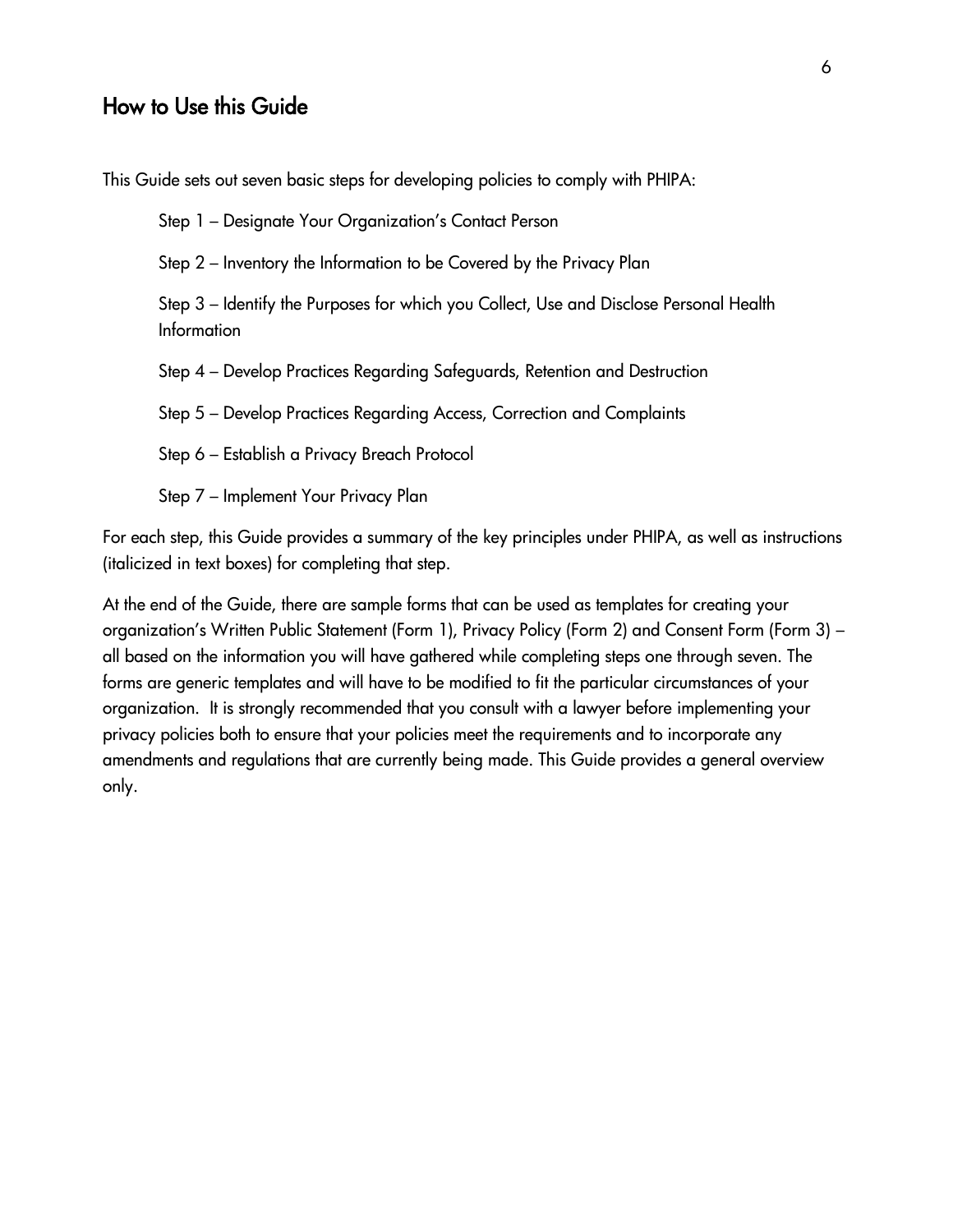## <span id="page-6-0"></span>Step 1 – Designate Your Organization's Contact Person

#### <span id="page-6-1"></span>(a) Identifying Your Organization

The basic organization that must comply with PHIPA is the "health information custodian". The health information custodian is ultimately responsible for the personal health information in their custody or control. PHIPA provides a list of custodians, including the following:

- health care practitioners or persons who operate a group practice of health care practitioners (this includes all those registered under the Regulated Health Professions Act, registered social workers and social service workers, and unregistered health care practitioners).
- community service providers under the Home Care and Homes Act, 1994.
- local health integration networks; and
- most health facilities including public hospitals, long-term care homes, retirement homes, pharmacies, ambulance services, laboratories, and community health centres.

However, where a potential custodian is an individual practitioner who acts as an agent for another custodian (e.g., a group practice or a hospital), the organizational custodian and not the individual practitioner becomes the custodian. For example, a practitioner who works for or on behalf of a hospital is not a custodian: the hospital is the custodian and the practitioner is an agent. The purpose of this rule is to ensure that custodians do not need to compete for control over the privacy policies for the organization. However, an agent must then comply with the custodian's privacy practices when acting on the custodian's behalf. In particular, an agent must ensure that the collection, use, disclosure, retention or disposal of personal health information is permitted by the custodian, is necessary for the purposes of carrying out the agent's duties, is not contrary to law and complies with any specific restrictions imposed by the custodian (s. 17).

Most custodians can only have one physical site unless special permission is obtained from the Minister of Health and Long-Term Care.

If you are a private practice dietitian or you operate a group practice, and you have custody and control of personal health information in connection with your duties, then you are a health information custodian (HIC) for the purposes of PHIPA. As the HIC, you are ultimately responsible for the personal health information in your custody or control. If you work for another HIC (such as another regulated health professional, a group practice, or a hospital), then you are considered an agent of that HIC.

Dietitians have different levels of privacy obligations depending on whether they are the HIC at their organization or private practice responsible for personal health information or whether they work as an agent. Agents must also comply with PHIPA and with the policies set by the HIC(s) on whose behalf they work.

Identify your organization (e.g., this could be an individual regulated health professional if you are in a sole practice or a clinic if you belong to a group practice).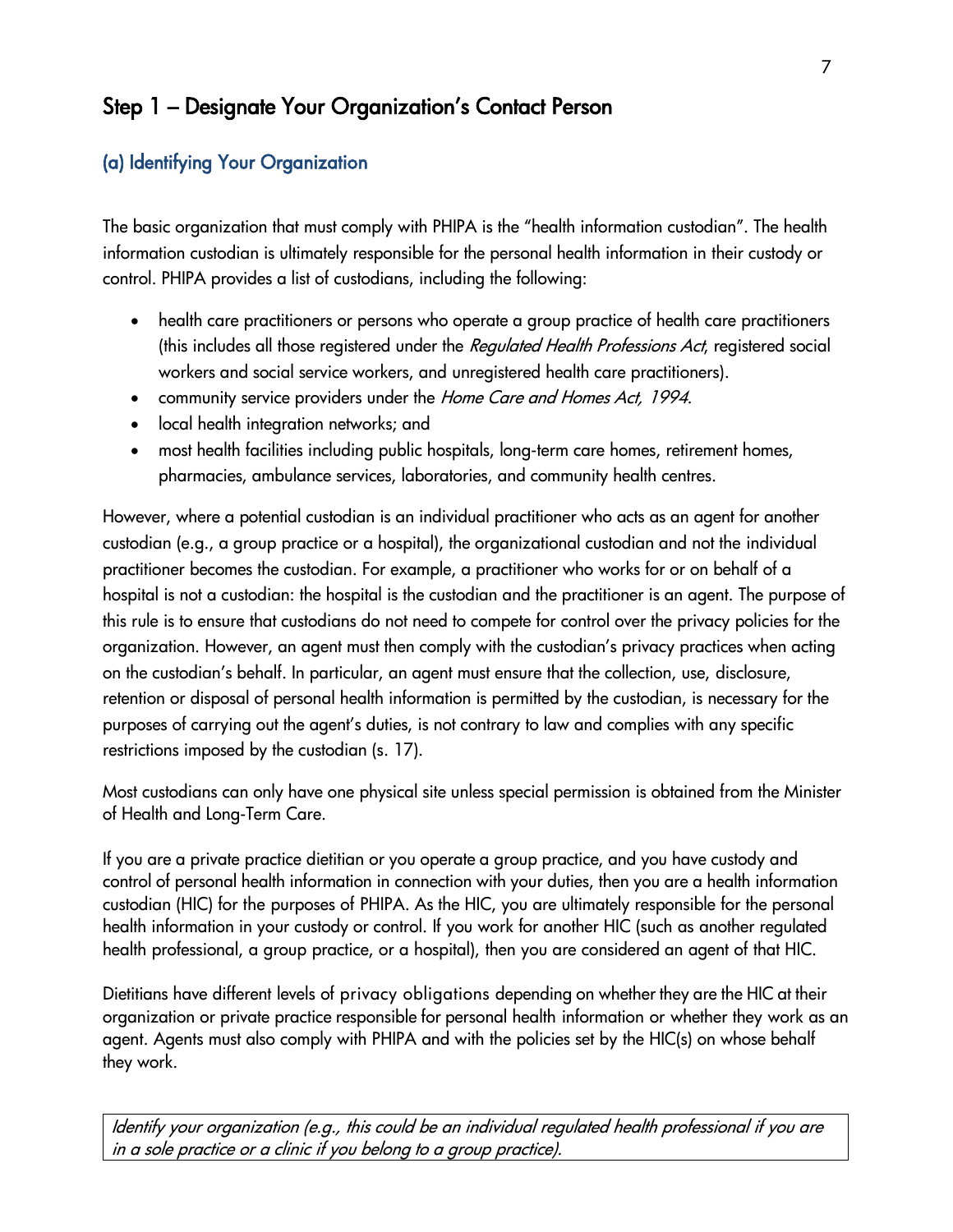The key obligations of both HICs and agents include:

- 1. to obtain consent to collect, use or disclose an individual's personal health information (except in limited situations discussed below).
- 2. to maintain security over personal health information by taking reasonable steps to protect against theft, loss and unauthorized use or disclosure (this includes maintaining security on electronic devices, for example by encrypting data).
- 3. to ensure the accuracy of personal health information.
- 4. to collect, use or disclose only as much personal health information as is necessary in the circumstances.
- 5. to provide individuals with access to their personal health information upon request (except in limited situations, including where the information was created primarily for use in a legal proceeding or where providing access could result in a risk of serious harm); and
- 6. to correct personal health information if the record is incomplete or inaccurate (except where one is not in a position to correct the information in a record created by another custodian or if the information consists of professional opinion or observation made in good faith).

Additional obligations of HICs include:

- 1. to develop and comply with policies (known as "information practices") with respect to:
	- when, how and the purposes for which the HIC routinely collects, uses, modifies, discloses, retains, or disposes of personal health information; and
	- the administrative, technical, and physical safeguards and practices that the HIC maintains with respect to personal health information.
- 2. to designate a contact person to:
	- facilitate the HIC's compliance with PHIPA.
	- ensure that all agents are informed of their duties under PHIPA.
	- respond to public inquiries about the HIC's policies.
	- respond to requests for access or correction; and
	- receive public complaints about alleged privacy breaches.
- 3. to display or make available a written public statement that:
	- provides a general description of the HIC's privacy policies (including the purposes for which personal health information is collected, used, and disclosed).
	- describes how to contact the HIC or other designated contact person.
	- describes how an individual can seek access to or correction of a record; and
	- describes how an individual can make a complaint to the HIC and to the Information and Privacy Commissioner of Ontario.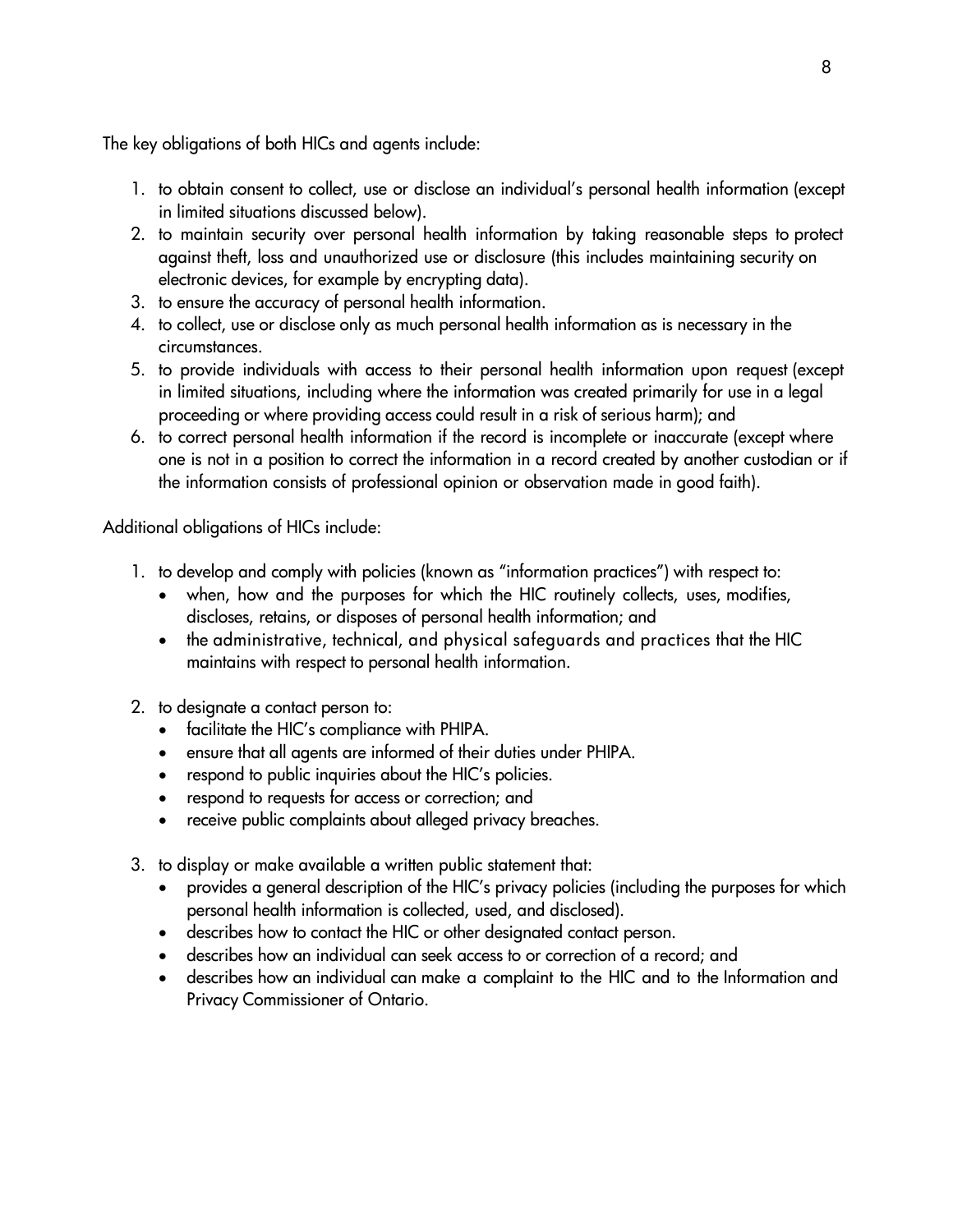## <span id="page-8-0"></span>(b) Selecting Your Information Officer / Contact Person

The information officer (called the "contact person" under PHIPA) need not be a practitioner (s. 15).

The information officer is responsible for ensuring that the custodian puts in place and follows information practices (s. 10).

The contact person must do the following:

- facilitate compliance with PHIPA by the custodian,
- educate the agents of the custodian,
- respond to public inquiries about the custodian's information practices,
- oversee access and correction requests, and
- handle privacy complaints (s. 15).

The custodian is responsible for displaying a written public statement about its information practices (s. 16). A sample written public statement is attached as Form 1.

It is important that the custodian's information practices are complete because there are special obligations on the custodian where it uses or discloses personal health information in a manner not described in the information practices (ss. 16(2)). For example, the custodian must normally try to notify the individual of that use or disclosure.

Select your organization's contact person.

## <span id="page-8-1"></span>Step 2 – Inventory the Information to be Covered by the Privacy Plan

## <span id="page-8-2"></span>(a) Personal Health Information

PHIPA applies to any collection, use or disclosure of personal health information by a health information custodian (s. 7).

Personal health information is very broadly defined (s. 4) and includes the following:

- it must relate to an identifiable individual, including information that can be combined with other data (e.g., a code or a key) to then identify the individual,
- it can be in oral or recorded format (thus simply asking a question even if the answer is not recorded can constitute collecting personal health information), and
- it relates to the individual's
	- o physical or mental condition, including his or her family health history,
	- o health care (including maintenance, preventative or palliative measures),
	- o health care provider,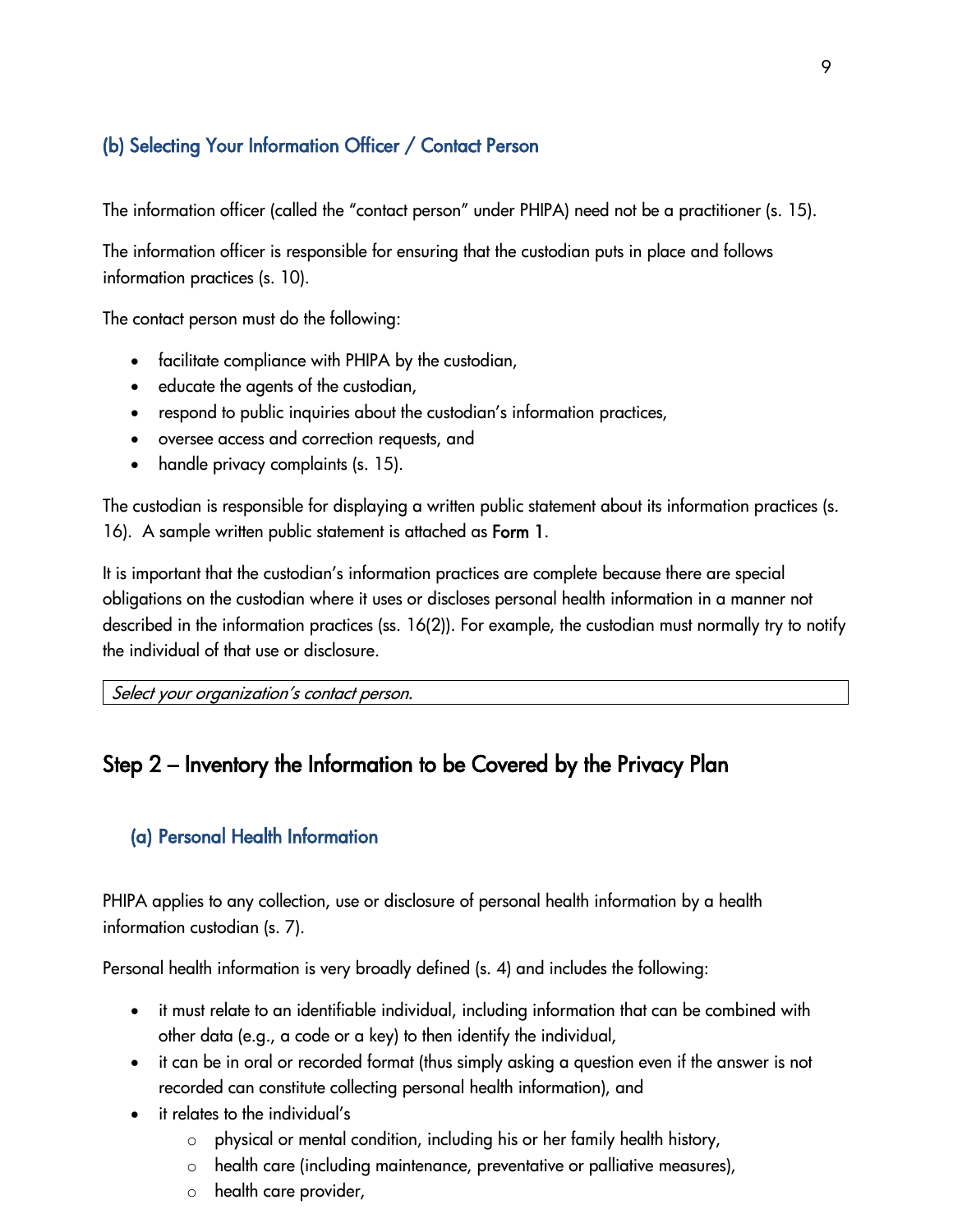- o payment for the health service including an individual's health card number,
- o substituted decision maker, or
- o non-health care information (e.g., home contact information) mixed in with other personal health information.

PHIPA is usually paramount over any inconsistent provincial statute (s. 7). However, PHIPA has a number of exceptions within it. For example, PHIPA does not apply to the regulatory activities of a health College (cl. (9)(2)(e)).

### <span id="page-9-0"></span>(b) Inventory of Personal Health Information Collected

Dietitians should conduct an inventory of all the personal health information that they collect in the course of providing dietetic services. Dietitians may use the lists below as a guide to the types of information that may be collected and determine what is relevant to their specific area of dietetic practice.

#### Personal characteristics

- Name
- Home address, telephone number, email address
- Gender
- □ Age
- Language
- $\Box$  Ethnicity, race, or country of origin
- Religion
- □ Education or training
- Occupation/profession
- Marital status, sexual history, or sexual orientation
- Credit card or other payment information
- Income
- □ Other: \_\_\_\_\_\_\_\_\_
- □ Other: \_\_\_\_\_\_\_\_\_\_
- □ Other: \_\_\_\_\_\_\_\_\_

#### Heath information

- Health history of individual
- □ Family health history
- □ Health measurements, samples, or examination results
- $\Box$  Health conditions, assessment results or diagnoses
- $\Box$  Health services provided to or received by the individual
- $\Box$  Prognosis or other opinions formed during assessment and treatment
- □ Compliance with assessment and treatment
- Reasons for discharge and discharge condition and recommendations
- $\Box$  Body part or bodily substance donation activities or plans for donations
- $\Box$  Identity of individual's substitute decision maker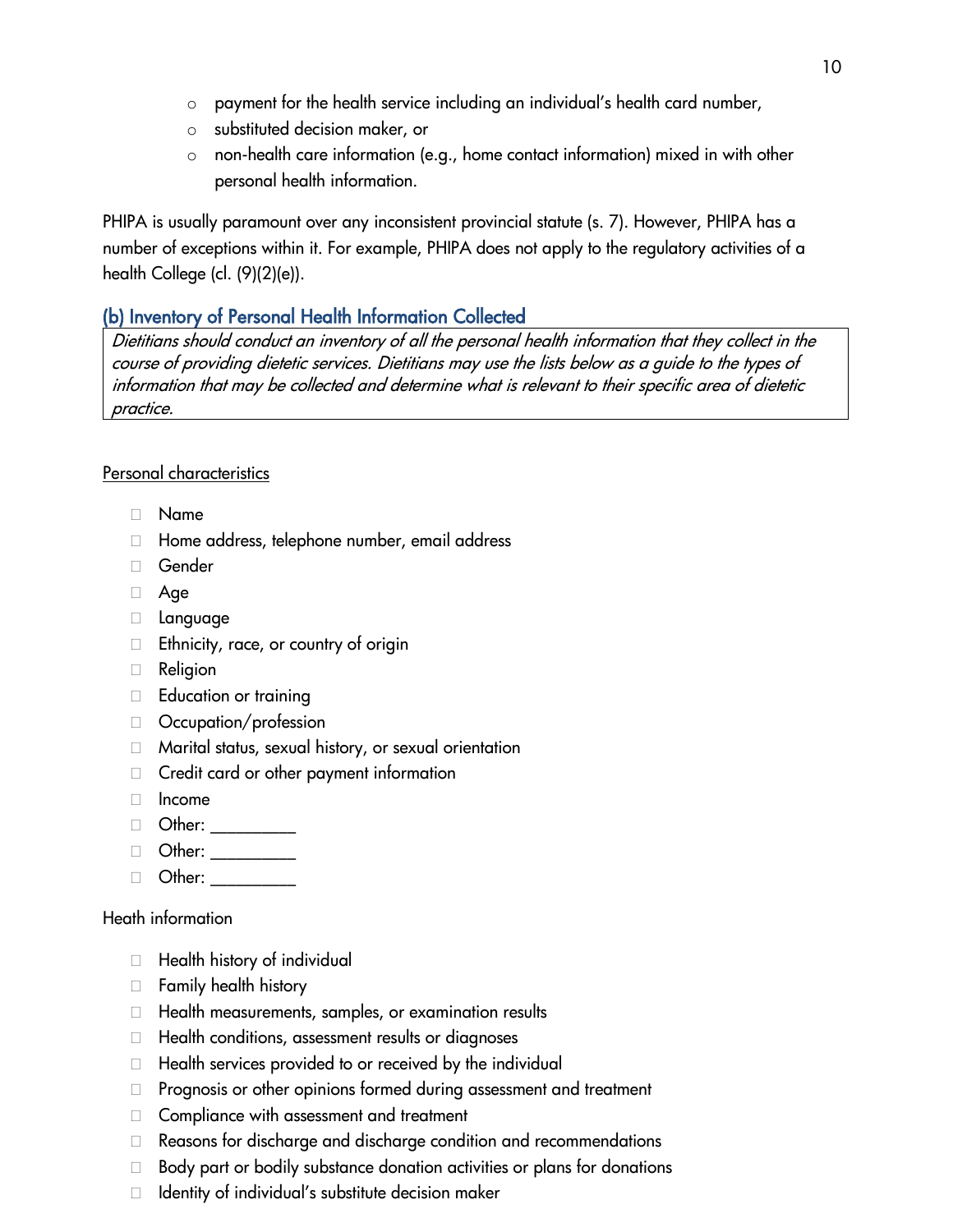- $\Box$  Identity of individual's health care providers
- □ OHIP health number or eligibility for OHIP
- $\Box$  Insurance benefit coverage or eligibility
- □ Other: \_\_\_\_\_\_\_\_\_
- $\Box$  Other:
- $\Box$  Other:

# <span id="page-10-0"></span>Step 3 – Identify the Purposes for which you Collect, Use and Disclose Personal Health Information

<span id="page-10-1"></span>(a) Principles of Identifying Purposes and Obtaining Consent

PHIPA generally requires consent for the collection, use and disclosure of personal health information (s. 29). PHIPA provides specific guidance as to what constitutes a valid consent for the collection, use and disclosure of such information.

For example, implied consent is generally permitted where it is reasonable to assume that the individual knows the purpose of the collection, use, or disclose and their right to give or withhold consent. If the purposes are stated in a poster or brochure readily available and likely to be seen by the individual (for an example, see Form 1), one may be able to assume the individual knows the purpose.

Importantly, dietitians can assume that they have an individual's implied consent to collect, use or disclose personal health information for the provision of health care if the following conditions are met:

- the information was received from the individual, the individual's substitute decision-maker or another health information custodian.
- the information was received for the purpose of providing health care to the individual.
- the information is collected, used, or disclosed for the purpose of providing health care to the individual.
- if information is being disclosed, it must only be disclosed to another health information custodian; and
- the individual has not withheld or withdrawn consent.

While "circle of care" is not defined in PHIPA, this is commonly referred to as sharing personal health information within the "[circle of care](http://www.collegeofdietitians.org/Resources/Privacy-and-Confidentiality/Circle-of-Care/The-Circle-of-Care-(Information-and-Privacy-Commis.aspx)" (s. 18-20).

Express consent (verbal or written) is needed, however, to disclose personal health information to a non-custodian and to disclose personal health information to another custodian for purposes other than the provision of health care. Express consent is also required to collect and use an individual's health number to verify their identity or to locate other personal health records related to the individual. In addition, express consent is required for certain fundraising and marketing activities (s. 18-20, 32-33).

Dietitians can assume that a written consent is valid unless provided with grounds to the contrary (s.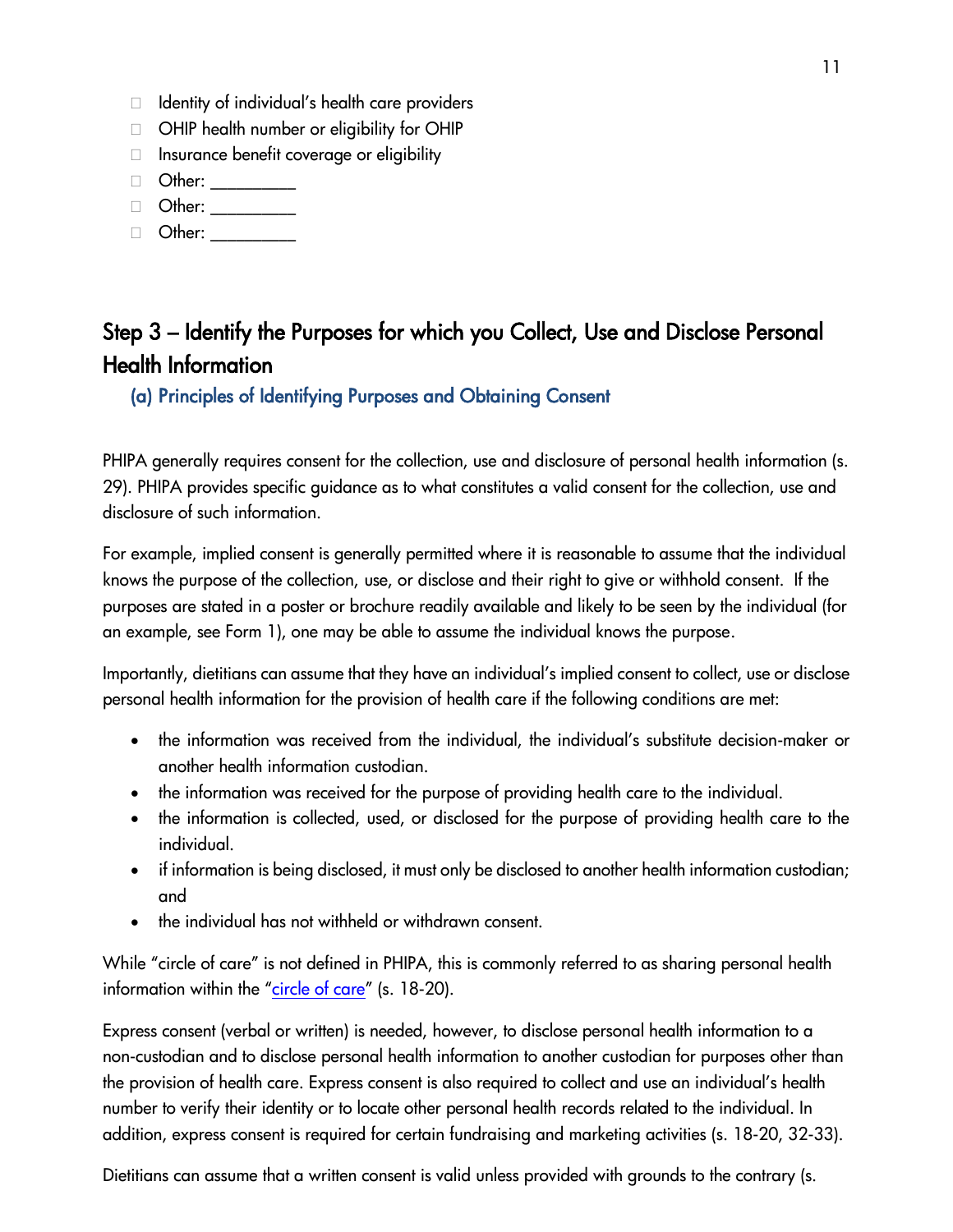#### 20).

A direction from a client not to record pertinent information is invalid (ss. 19(2)). However, a client may direct that part of their file is not shared or given to another custodian. This is commonly referred to as placing that information in a "lock-box".<sup>6</sup> If the custodian believes that the other custodian needs the "locked" information, the disclosing custodian must advise the receiving custodian that some relevant information has been withheld at the direction of the client (but not what that withheld information is) (ss. 20(2) and 20(3)).

PHIPA also provides for the collection of personal health information from someone other than the client. Indirect collection is permitted, even without consent, if necessary, for health care where obtaining consent would affect the accuracy or timeliness of the information (s. 36).

PHIPA provides detailed rules for obtaining substituted consent where the individual is not capable of understanding the information issue or appreciating its reasonably foreseeable consequences. The rules for substituted consent are very similar to those for treatment of incapable persons. One can presume an individual is capable until it becomes apparent that he or she is not capable (s. 21). The substituted decision maker for handling of treatment information issues is generally the same as the substituted decision maker for treatment decisions (s. 5). If the information issue is not related directly to treatment, the list of substituted decision makers is very similar to that under the Health Care Consent Act, 1996 (s. 23). One minor difference is that a capable person can authorize someone in writing to act on their behalf. Another difference is that a custodial parent can authorize decisions affecting the personal health information of their child 15 years or younger unless the child disagrees, the child consented to the original treatment on their own or for some family counselling situations (s. 23). A third difference is that a guardian or attorney for property can act as a substitute (ss. 26(1)).

PHIPA has specific rules about fundraising. Generally express consent is required to use the information from a client chart for fundraising. Implied consent (perhaps through a posted written public statement) is permitted in limited circumstances (e.g., the custodian can only use the name and mailing address of the individual, the fundraising must be for a charitable purpose related to the custodian's operations, the individual must be provided with an easy way to opt out and the fundraising request must not reveal anything about the individual's health) (s. 32 of PHIPA and s. 10 of the regulations).

Fees cannot be charged for collecting and using personal health information. Only reasonable fees can be charged for the disclosure of personal health information (s. 35). The Information and Privacy Commissioner of Ontario has established guidelines for charging fees. According to decisions made by the Information and Privacy Commissioner, it is reasonable to charge \$30.00 for processing a request and copying the first 20 pages, and then 25 cents for every additional page. $^7$ 

<sup>6</sup> For more information, see the Information and Privacy Commissioner's "Fact Sheet #08 - Lock-box Fact Sheet", available online: [https://www.ipc.on.ca/wp-content/uploads/resources/fact-08-e.pdf.](https://www.ipc.on.ca/wp-content/uploads/resources/fact-08-e.pdf)

<sup>7</sup> Information and Privacy Commissioner of Ontario, Order HO-009, October 2010, available online: [https://decisions.ipc.on.ca/ipc-cipvp/phipa/en/item/135119/index.do;](https://decisions.ipc.on.ca/ipc-cipvp/phipa/en/item/135119/index.do) London Health Sciences Centre (Re), 2015 CanLII 13169 (ON IPC); Order HO-14, March 2015, available online: [https://decisions.ipc.on.ca/ipc](https://decisions.ipc.on.ca/ipc-cipvp/phipa/en/item/134659/index.do)[cipvp/phipa/en/item/134659/index.do:](https://decisions.ipc.on.ca/ipc-cipvp/phipa/en/item/134659/index.do) PHIPA Decision 93, May 30, 2019, available online: [https://decisions.ipc.on.ca/ipc-cipvp/phipa/en/item/417282/index.do.](https://decisions.ipc.on.ca/ipc-cipvp/phipa/en/item/417282/index.do) In Order HO-14, the Commissioner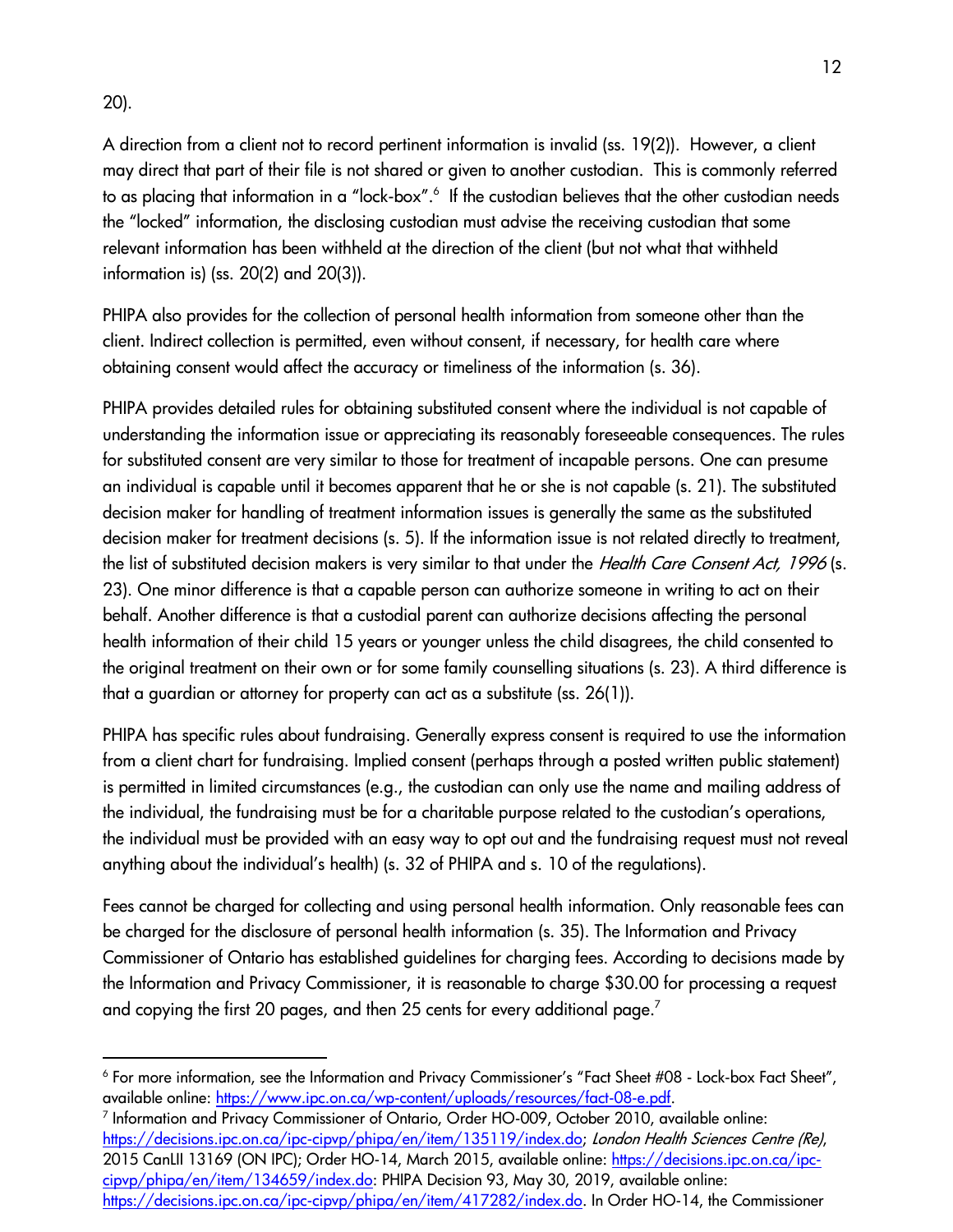### <span id="page-12-0"></span>(b) Principles of Use and Disclosure

PHIPA provides some flexibility for the use of personal health information without consent. For example, personal health information can be used without consent for a purpose of planning or delivering programs, risk management, educating practitioners and some research situations (ss. 37(1)).

Similarly, PHIPA provides for the disclosure of personal health information without consent, including disclosure in the following circumstances:

- to other practitioners or facilities for the provision of health care if it is not reasonably possible to obtain consent in a timely manner so long as the client has not objected to such disclosure.
- to Ontario Health Teams in accordance with the specified requirements.
- to confirm the presence, location, and general health status (e.g., critical, poor, fair) of a client in a facility so long as the client has not objected when offered an opportunity to do so.
- in respect of a deceased individual for the purpose of identifying him or her, notifying family and friends of the death and to permit relatives to make relevant decisions about their own health.
- for audit and accreditation purposes.
- to address a significant risk of serious bodily harm to a person or group.
- in relation to the Immunization of School Pupils Act.
- to potential and actual successors of the custodian (although potential successors must provide a written confidentiality assurance and affected individuals must be notified of any actual transfer of records to a successor).
- to assess capacity under the Health Care Consent Act, 1996 and the Substitute Decisions Act, 1992.
- to a health regulatory College.
- in order to cooperate with a statutorily authorized inspection, investigation, or similar proceeding.
- in legal proceedings where the custodian or agent is or is expected to be a party or witness.
- in some research situations (subject to approval by a research ethics board).
- in some health planning and management purposes including to Ontario Health.
- to assist in the monitoring of public health funding.
- to a health data institute under various rules and restrictions; and
- if permitted or required by law (ss.38-47).

In a rare application of PHIPA to non-custodians, non-custodians are restricted in their ability to use personal health information disclosed to them by a custodian. Non-custodians can only use or disclose the information for the purpose for which they have received it or for the purpose of carrying out their statutory duties (s. 49). For example, if the College (a non-custodian) received information while investigating a complaint, the College could then use that same information to prosecute an unregistered person performing a controlled act.

confirmed that the same fees should apply to both requests for disclosure and requests for access.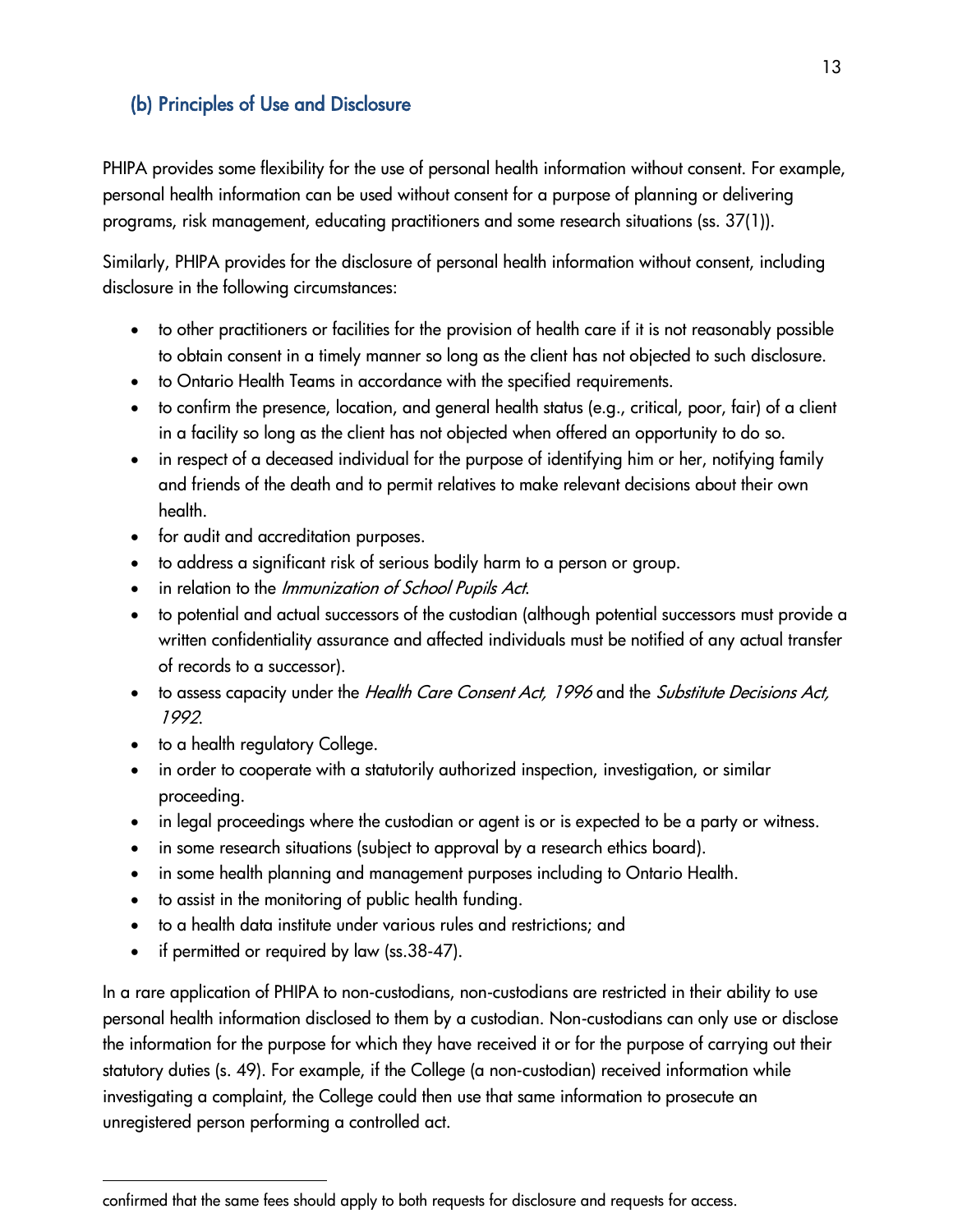PHIPA also provides rules for disclosure of personal health information outside of Ontario without consent. Such disclosure is possible for the provision of health care (unless the individual expressly refuses the disclosure), to a regulator of health practitioners, for payment purposes and if permitted by statute (s. 50).

### <span id="page-13-0"></span>(c) Primary Purpose for Collecting, Using and Disclosing Personal Health Information

Generally, the primary purpose for which a health professional collects, uses and discloses personal information is to provide clients with health services. This might be described as follows: "We collect, use and disclose information about your health history, your physical condition and function and your social situation in order to help us assess what your needs are, to advise you of your options and then to provide the health care you choose to have." A second primary purpose may be to obtain a baseline of health and social information so that in providing ongoing health services, changes can be identified. Identify the primary purposes for which you collect, use, and disclose personal health information.

\_\_\_\_\_\_\_\_\_\_\_\_\_\_\_\_\_\_\_\_\_\_\_\_\_\_\_\_\_\_\_\_\_\_\_\_\_\_\_\_\_\_\_\_\_\_\_\_\_\_\_\_\_\_\_\_\_\_\_\_\_\_\_\_\_\_\_\_\_\_\_\_\_\_\_\_\_\_\_\_\_\_\_\_\_\_\_

\_\_\_\_\_\_\_\_\_\_\_\_\_\_\_\_\_\_\_\_\_\_\_\_\_\_\_\_\_\_\_\_\_\_\_\_\_\_\_\_\_\_\_\_\_\_\_\_\_\_\_\_\_\_\_\_\_\_\_\_\_\_\_\_\_\_\_\_\_\_\_\_\_\_\_\_\_\_\_\_\_\_\_\_\_\_\_

\_\_\_\_\_\_\_\_\_\_\_\_\_\_\_\_\_\_\_\_\_\_\_\_\_\_\_\_\_\_\_\_\_\_\_\_\_\_\_\_\_\_\_\_\_\_\_\_\_\_\_\_\_\_\_\_\_\_\_\_\_\_\_\_\_\_\_\_\_\_\_\_\_\_\_\_\_\_\_\_\_\_\_\_\_\_\_

\_\_\_\_\_\_\_\_\_\_\_\_\_\_\_\_\_\_\_\_\_\_\_\_\_\_\_\_\_\_\_\_\_\_\_\_\_\_\_\_\_\_\_\_\_\_\_\_\_\_\_\_\_\_\_\_\_\_\_\_\_\_\_\_\_\_\_\_\_

\_\_\_\_\_\_\_\_\_\_\_\_\_\_\_\_\_\_\_\_\_\_\_\_\_\_\_\_\_\_\_\_\_\_\_\_\_\_\_\_\_\_\_\_\_\_\_\_\_\_\_\_\_\_\_\_\_\_\_\_\_\_\_\_\_\_\_\_\_

\_\_\_\_\_\_\_\_\_\_\_\_\_\_\_\_\_\_\_\_\_\_\_\_\_\_\_\_\_\_\_\_\_\_\_\_\_\_\_\_\_\_\_\_\_\_\_\_\_\_\_\_\_\_\_\_\_\_\_\_\_\_\_\_\_\_\_\_\_

#### Primary Purpose #1: \_\_\_\_\_\_\_\_\_\_\_\_\_\_\_\_\_\_\_\_\_\_\_\_\_\_\_\_\_\_\_\_\_\_\_\_\_\_\_\_\_\_\_\_\_\_\_\_\_\_\_\_\_\_\_\_\_\_\_\_\_

Brief Description of the Purpose: \_\_\_\_\_\_\_\_\_\_\_\_\_\_\_\_\_\_\_\_\_\_\_\_\_\_\_\_\_\_\_\_\_\_\_\_\_\_\_\_\_\_\_\_\_\_\_\_\_\_\_

Primary Purpose #2: \_\_\_\_\_\_\_\_\_\_\_\_\_\_\_\_\_\_\_\_\_\_\_\_\_\_\_\_\_\_\_\_\_\_\_\_\_\_\_\_\_\_\_\_\_\_\_\_\_\_\_\_\_\_\_\_\_\_\_\_\_

Brief Description of the Purpose:  $\blacksquare$ 

Primary Purpose #3: \_\_\_\_\_\_\_\_\_\_\_\_\_\_\_\_\_\_\_\_\_\_\_\_\_\_\_\_\_\_\_\_\_\_\_\_\_\_\_\_\_\_\_\_\_\_\_\_\_\_\_\_\_\_\_\_\_\_\_\_\_

Brief Description of the Purpose: \_\_\_\_\_\_\_\_\_\_\_\_\_\_\_\_\_\_\_\_\_\_\_\_\_\_\_\_\_\_\_\_\_\_\_\_\_\_\_\_\_\_\_\_\_\_\_\_\_\_\_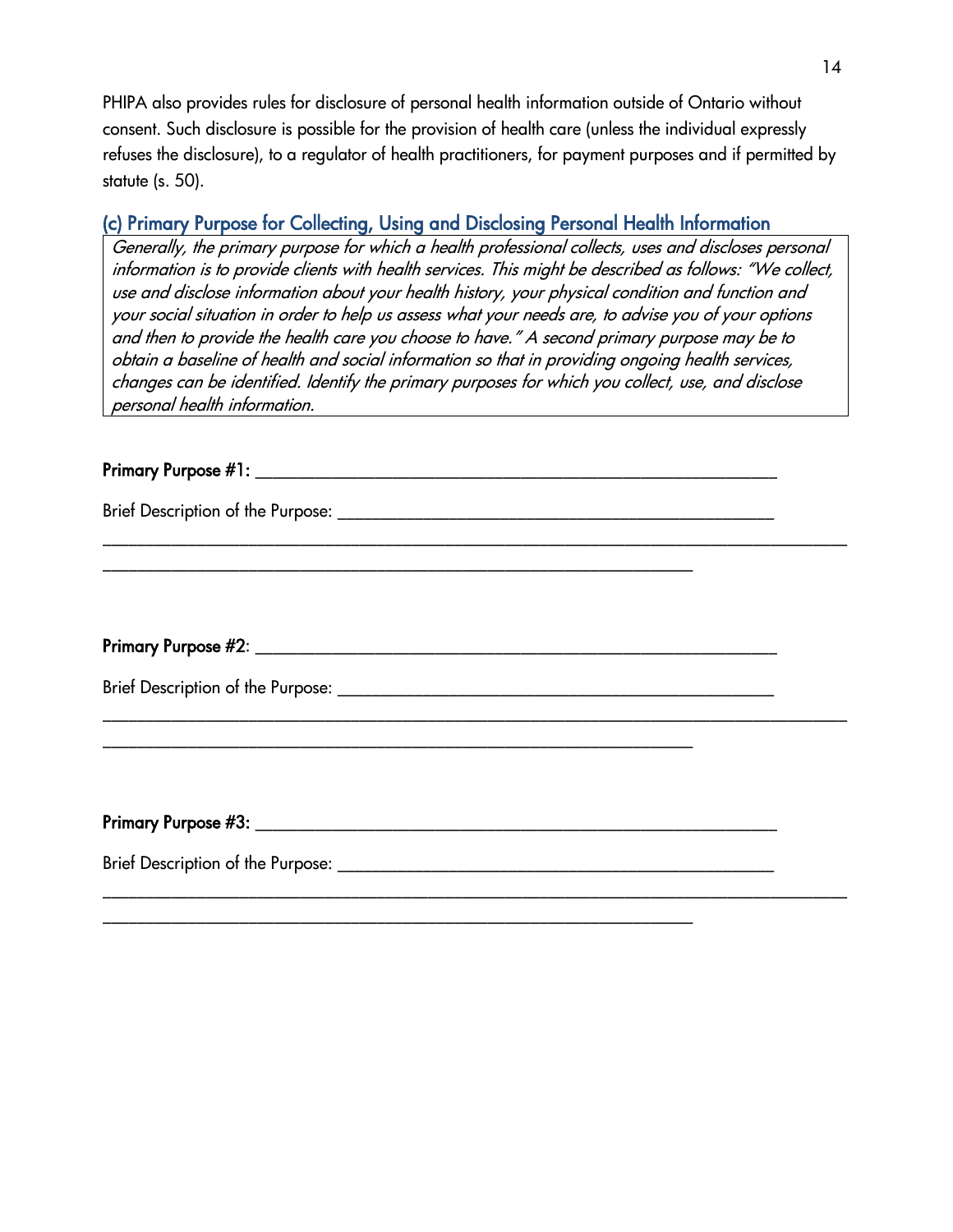### <span id="page-14-0"></span>(c) Related and Secondary Purposes

Identify the related or secondary purposes for which you collect, use, and disclose personal health information. Some examples are set out below.

Related Purpose #1: To obtain payment for services or goods provided

Brief Description: To obtain payment for health-related services or goods provided. Payment may be obtained from the individual, OHIP, WSIB, private insurers or others.

Notes: Consent is not required (s. 37(1)(i))

Related Purpose #2: To conduct quality improvement and risk management activities

Brief Description: To review client files to ensure that we provide high quality services, including assessing the performance of our staff. External consultants (e.g. auditors, lawyers, practice consultants, voluntary accreditation programs) may conduct audits and quality improvement reviews on our behalf.

Notes: Consent is not required (s. 37(1)(d))

Related Purpose #3: To promote our clinic, special events and opportunities

Brief Description: To promote new services or goods available at our clinic or to advise clients of special events and opportunities (e.g. a seminar or conference) that we have available.

Notes: Express consent from the client must be obtained for all marketing and market research activities (s. 33)

#### Related Purpose #4: To comply with Regulatory College

Brief Description: Dietitians are regulated by [e.g. the College of Dietitians of Ontario (College))] who may inspect our records and interview our staff as a part of its regulatory activities in the public interest. The [College] has its own strict confidentiality and privacy obligations. In addition, as professionals, we will report serious misconduct, incompetence, or incapacity of other practitioners, whether they belong to other organizations or our own. Also, our organization believes that it should report information suggesting illegal behaviour to the authorities. As well, we may be required by law to disclose personal health information to various government agencies (e.g. Ministry of Health, children's aid societies, Canada Customs and Revenue Agency, Information and Privacy Commissioner, etc.).

Notes: Consent is not required (ss. 43, 46, 60)

Related Purpose #5: To educate our staff and students

Brief Description: We value the education and development of future and current professionals. We will review client records in order to educate/train our staff and students about the provision of health care.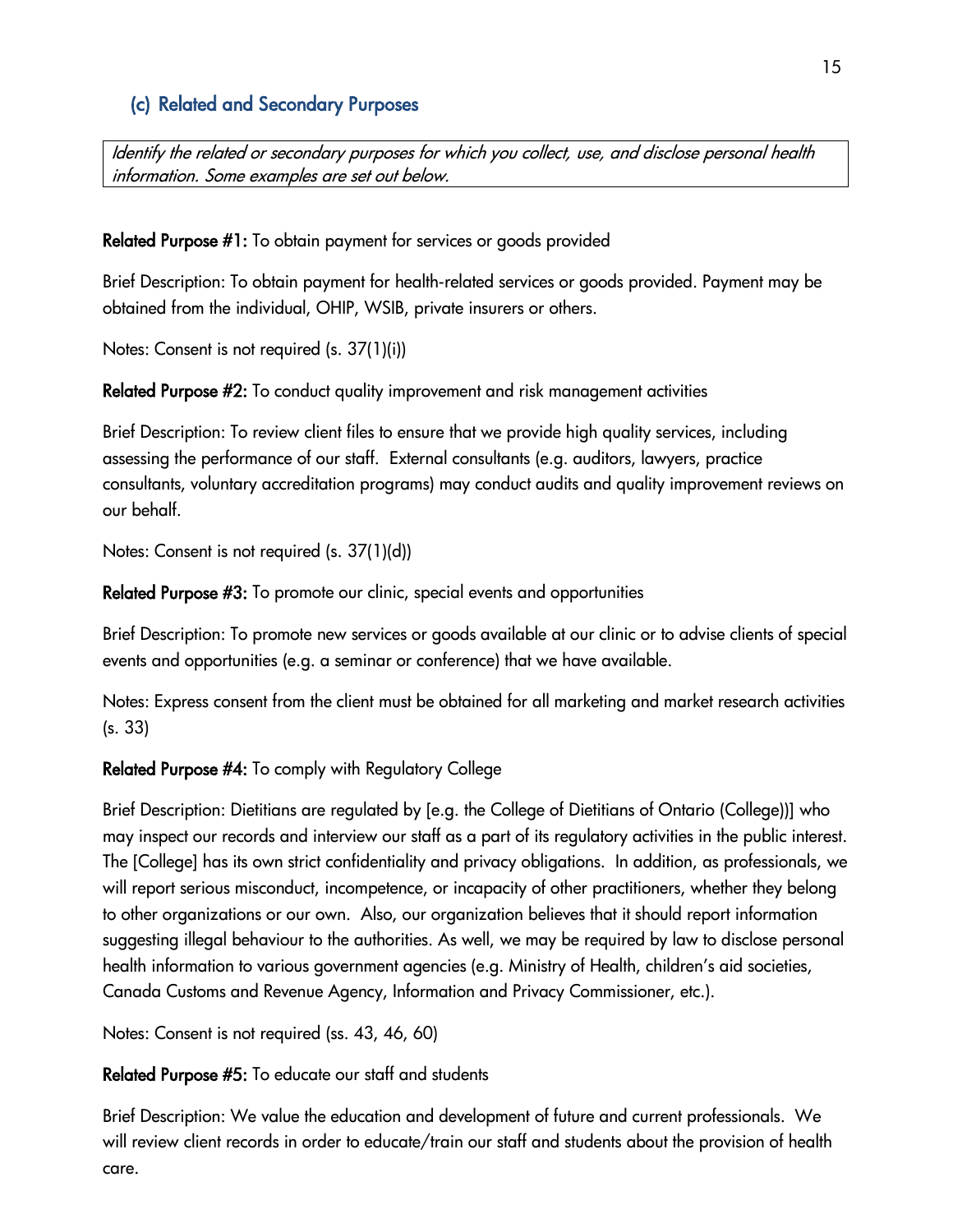Notes: Consent is not required (s. 37(1)(e))

#### Related Purpose #6: To fundraise for our organization

Brief Description: To contact clients in order to raise funds for the operations of our organization.

Notes: Express or implied consent is required. If we rely on implied consent, we will post this on our written public statement (see Form 1 below), we will only use the client's name and address, we will provide clients with an easy opt-out option, and we will not reveal anything about our client's health in the request (s. 32 of PHIPA and s. 10 of the regulations).

#### Related Purpose #7: To facilitate the sale of our organization

Brief Description: If the organization or its assets were to be sold, the potential purchaser would want to conduct a "due diligence" review of the organization's records to ensure that it is a viable business that has been honestly portrayed. The potential purchaser must first enter into an agreement with the organization to keep the information confidential and secure and not to retain any of the information longer than necessary to conduct the due diligence. Once a sale has been finalized, the organization may transfer records to the purchaser, but it will make reasonable efforts to provide notice to the individual before doing so.

Notes: Consent is not required to disclose to a potential purchaser, but notice must be given to individuals in order to transfer records to a purchaser (s. 42).

| <b>Related Purpose #8:</b> |  |  |
|----------------------------|--|--|
|                            |  |  |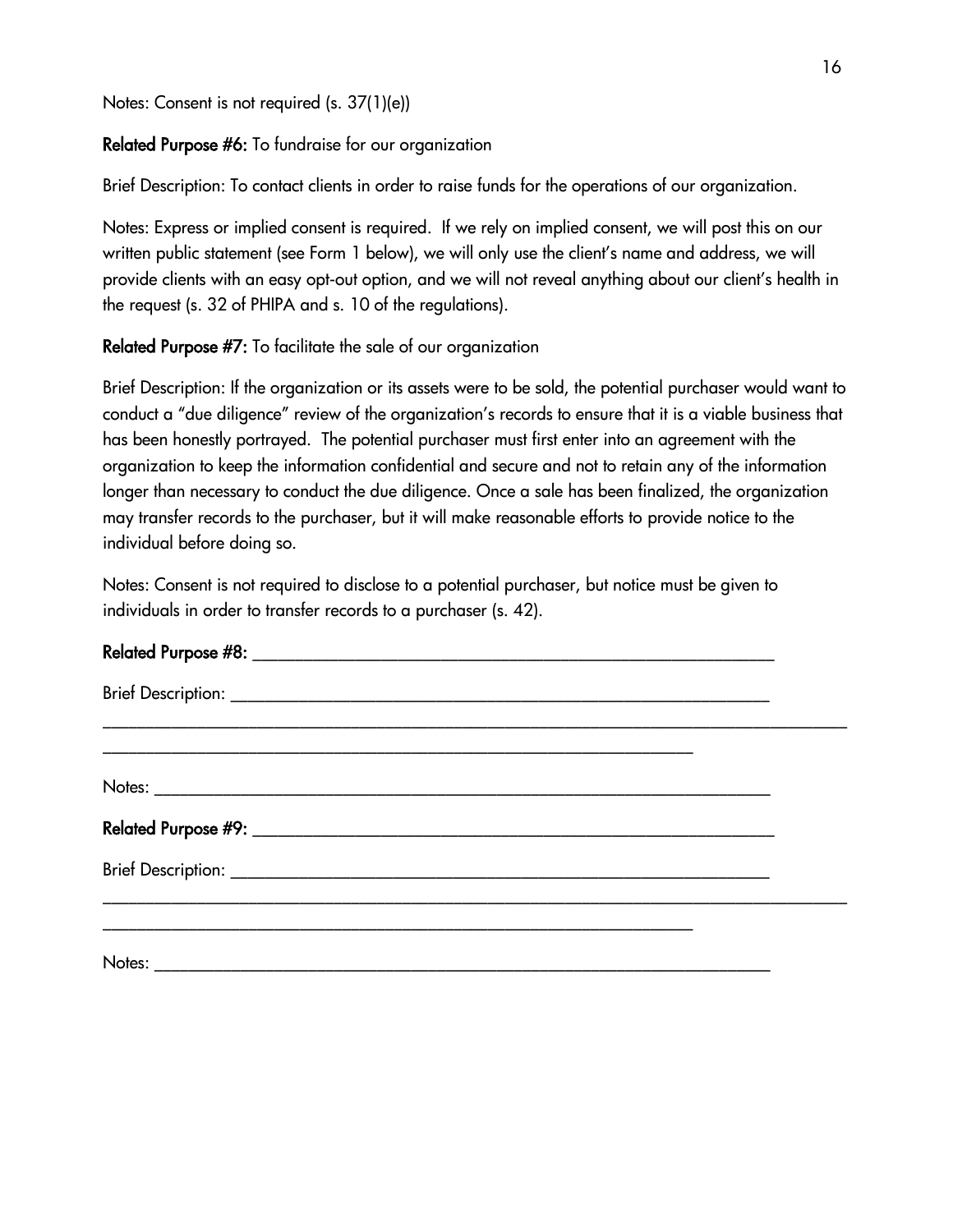#### <span id="page-16-0"></span>(d) Review of Personal Health Information Collected

Review the personal health information that your organization collects that you identified in Step 2 above. If any of that information is not required for a purpose you have listed in Step 3, then you should stop collecting that information as it is unnecessary (s. 30).

## <span id="page-16-2"></span><span id="page-16-1"></span>Step 4 – Develop Practices Regarding Safeguards, Retention and Destruction (a) Principles of Safeguarding Personal Information

Custodians must take reasonable steps to protect personal health information against theft, loss, unauthorized use, disclosure, copying, modification, or disposal (ss. 12(1) and 13(1)). Custodians must put in place administrative (e.g., policies, training), physical (e.g., locked filing cabinets), and technical (e.g., passwords, encryption) safeguards and practices to ensure the security of personal health information. The nature of the required safeguards will vary depending on the circumstances, including the sensitivity of the information and the type of organization (for example, a hospital will require different safeguards than a small office). Examples of safeguards that can be implemented are set out in Section 4(b) of the Guide, below.

The Information and Privacy Commissioner of Ontario has issued orders against custodians where employees have accessed personal health information in the context of family or personal disputes (e.g., employee accessing records of her boyfriend's estranged spouse). In addition to the other safeguards discussed below, custodians must ensure that their staff is adequately trained on the appropriate collection, use and disclosure of personal health information. Staff members must also be aware that breaches can result in discipline, reports to their governing regulatory College, complaints to the Information and Privacy Commissioner or prosecutions for deliberate offences.<sup>8</sup>

If a custodian uses electronic records for personal health information, they will be required $^{\circ}$  to maintain an audit log that records who accessed what information about which clients when. The custodian must regularly monitor the audit log for suspicious activity. The Information and Privacy Commissioner can require the custodian to produce the audit log upon request. This requirement means that many custodians may have to retain a consultant or purchase a specialized commercial product to maintain electronic records.<sup>10</sup>

Given the prevalent use of mobile devices (e.g., smart phones, laptops, USB keys) in workplaces today, custodians must have practices in place to protect any personal health information that is stored on them. Dietitians should always consider whether it is necessary to store personal health information on a mobile device or whether an alternative, such as de-identifying the information or accessing the

<sup>&</sup>lt;sup>8</sup> Up until 2016, no individual had been successfully prosecuted for an offence under PHIPA. That changed with the conviction of two hospital workers that "snooped" into former mayor Rob Ford's health records in 2016. Amendments were made to PHIPA in 2016 to facilitate the prosecution of offences by removing the limitation period for such offences: *Health Information Protection Act, 2016*, S.O. 2016, c. 6 (Bill 119).

 $9$  At the time of writing, the audit log requirement is not yet in force. Readers should ascertain whether it has since been proclaimed into force, or simply prepare for its requirements now.

<sup>&</sup>lt;sup>10</sup> For more information see the Information and Privacy Commissioner resource "Detecting and Deterring Unauthorized Access to Personal Health Information": [https://www.ipc.on.ca/wp](https://www.ipc.on.ca/wp-content/uploads/resources/detect_deter.pdf)[content/uploads/resources/detect\\_deter.pdf.](https://www.ipc.on.ca/wp-content/uploads/resources/detect_deter.pdf)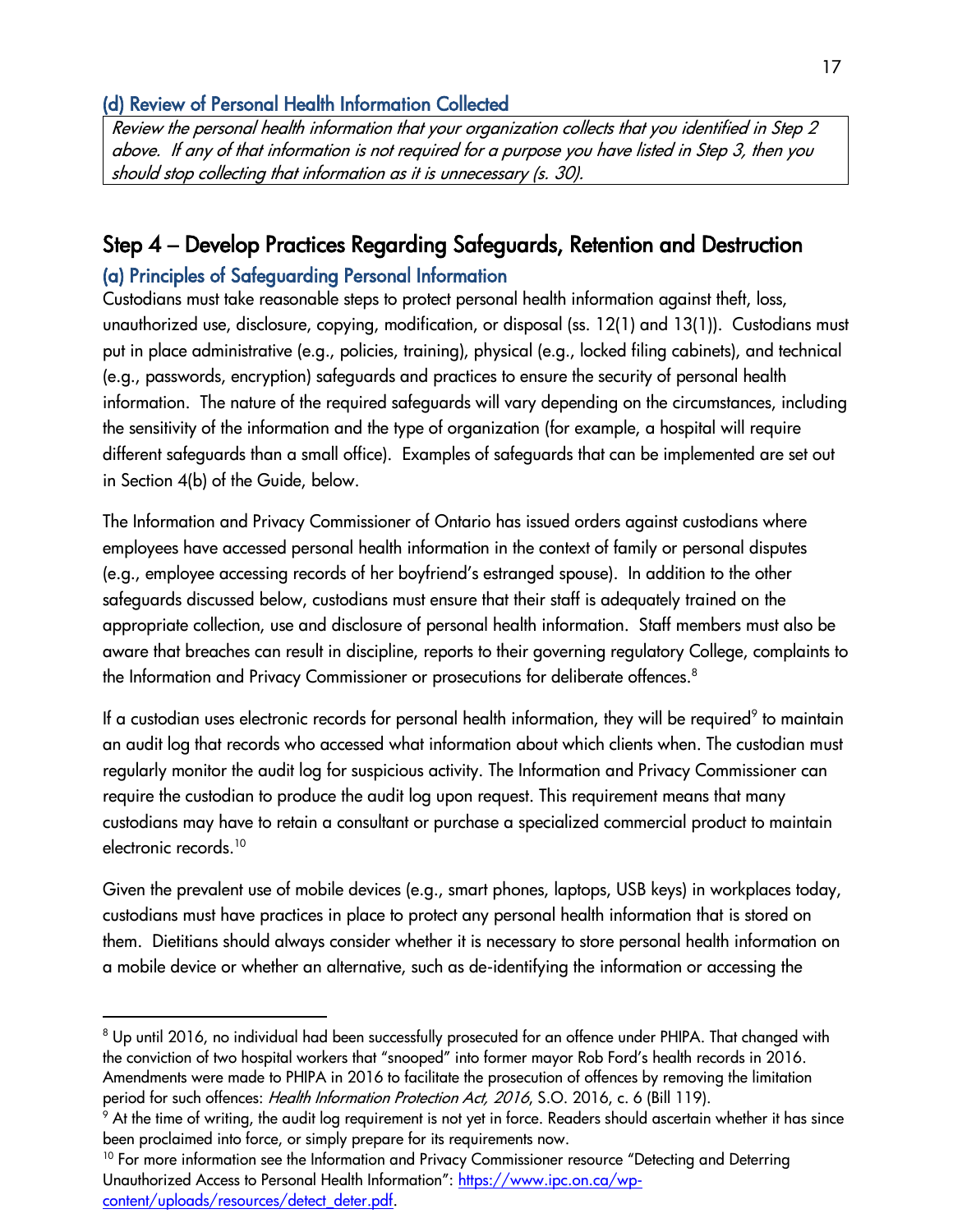information through a secure remote connection, would suffice. If it is necessary to store personal health information on a mobile device, the information must be secured using "strong encryption."<sup>11</sup> Password protection is not enough. The Information and Privacy Commissioner of Ontario has stated that if personal health information on a mobile device is appropriately encrypted, the loss or theft of that device would not constitute a privacy breach.

Custodians should also implement policies regarding the appropriate use of social media. At a minimum, health professionals should never disclose personal health information on social media sites, unless they have the individual's unpressured consent to do so. If information is de-identified prior to being posted, the health professional must ensure that the individual's identify cannot be reasonably determined (e.g., in a small community or through Internet research). $^{12}$  Health professionals must also be prudent not to post pictures of their workplaces that may include images of clients.

New rules are coming for consumer electronic service providers (e.g., apps and online portals in which clients can access and store personal information about themselves). Such providers will be covered by PHIPA. The rules will be set out in future regulations, but custodians who are now offering such services to clients must be careful to ensure that they have consent when providing the information to app/portal, follow any rules that may be developed for providing that information, and be alert to any directions from the Information and Privacy Commissioner prohibiting the provision of information to named, non-compliant apps/portals. Custodians will have the discretion not to provide personal health information directly to an app/portal; they will be able to provide the information to the individual in another way.

Records can be kept at the client's home or off-site (e.g., in a storage facility not controlled by the custodian) if the individual consents and it is done reasonably and in accordance with professional standards (s. 14).

Another example of where PHIPA applies to non-custodians is in relation to Information Technology (IT) providers to custodians. IT providers must only use personal health information for the purpose of providing their services to the custodians; IT providers cannot disclose any personal health information to which they have access. They must also provide the following:

- notification of any privacy breach to the custodian as soon as possible.
- a plain language description of their services.
- an audit trail feature to track the use of the database.
- a written risk assessment of the system; and

<sup>&</sup>lt;sup>11</sup> For more information on the encryption of personal health information on mobile devices, see the Information and Privacy Commissioner of Ontario's Fact Sheets, "Health-Care Requirement for Strong Encryption", available online:<https://www.ipc.on.ca/wp-content/uploads/resources/fact-16-e.pdf> and "Encrypting Personal Health Information on Mobile Devices", available online: https://www.ipc.on.ca/wp-content/uploads/Resources/fact-12-e.pdf. See also: "Safeguarding Privacy on Mobile Devices", Information and Privacy Commissioner, 2014, available online: [https://www.ipc.on.ca/wp-content/uploads/Resources/safeguarding-privacy-on-mobile](https://www.ipc.on.ca/wp-content/uploads/Resources/safeguarding-privacy-on-mobile-devices-e.pdf)[devices-e.pdf.](https://www.ipc.on.ca/wp-content/uploads/Resources/safeguarding-privacy-on-mobile-devices-e.pdf)

<sup>&</sup>lt;sup>12</sup> As of the time of writing it is anticipated that regulations will be enacted setting out specific requirements as to how information should be safely de-identified and restricting attempts to re-identify the individual.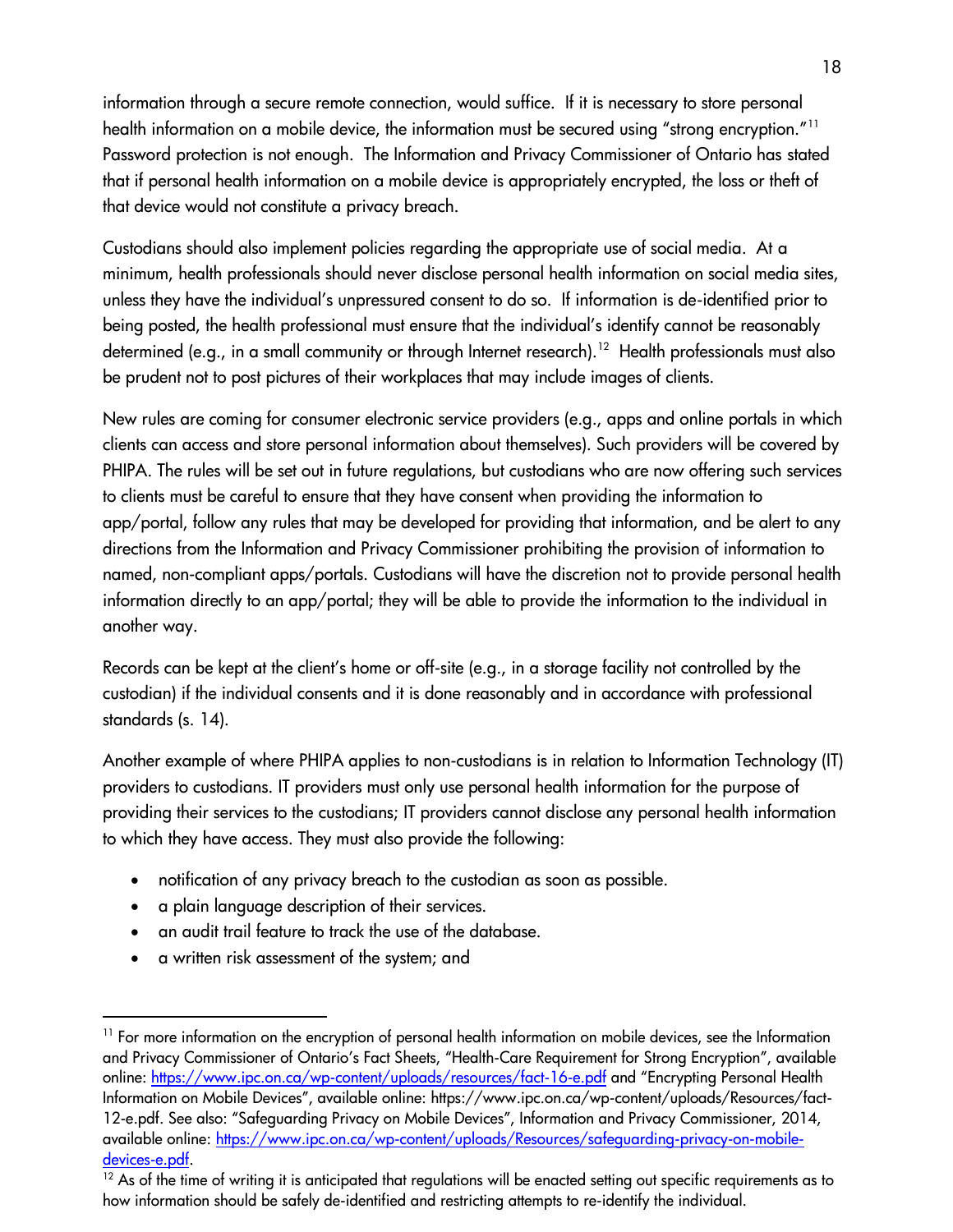• their own written privacy policies.

IT providers and custodians must enter into written agreements that describe the services being provided, describe the safeguards in place and require the IT provider to comply with PHIPA and the regulations (s. 10 of PHIPA and s. 6 of the regulations).

### <span id="page-18-0"></span>(b) Administrative, Technical and Physical Safeguards

Identify the administrative, technical, and physical safeguards that your organization has in place to protect the security of personal health information and consider whether any additional safeguards are required. It is not necessary to employ every safeguard listed below; a selection of safeguards is offered but not all are appropriate for every case (indeed, some of the options listed are inconsistent alternatives). However, some of the safeguards are or will become mandatory, such as the audit log requirements for electronic health care records. In addition to the generic safeguards described below, special safeguards may be required for extremely sensitive information.

### Physical Safeguards

#### Office area restricted to staff:

- $\Box$  no non-staff person permitted without continuous supervision
- □ for larger organizations, use security badges or sign-in sheets
- $\Box$  all files with personal health information locked away after hours
- $\Box$  all files with personal health information locked away before non-staff permitted entry (e.g. cleaners)
- $\Box$  all non-staff who require entry (e.g. cleaners) must sign confidentiality agreement
- $\Box$  other:

#### Office area open to non-staff:

- $\Box$  area must always be supervised
- $\Box$  all files with personal health information must be locked away when staff not present (e.g., after hours)
- $\Box$  all files with personal health information must be locked away or supervised when staff person leaves their desk
- other: \_\_\_\_\_\_\_\_\_\_\_\_\_\_\_\_\_\_\_\_\_\_\_\_\_\_\_\_\_\_\_\_\_\_\_\_\_\_\_\_\_\_\_\_\_\_\_\_\_\_

#### Home office:

- $\Box$  files with personal health information must be locked away in a desk, filing cabinet or separate room when unattended
- $\Box$  other:

#### Transfer of physical files:

□ in a sealed envelope, marked private and confidential, sent by Canada Post or reputable courier with a strong privacy policy<sup>13</sup>

<sup>&</sup>lt;sup>13</sup> Note that the Information and Privacy Commissioner of Ontario held that it was inappropriate for Cancer Care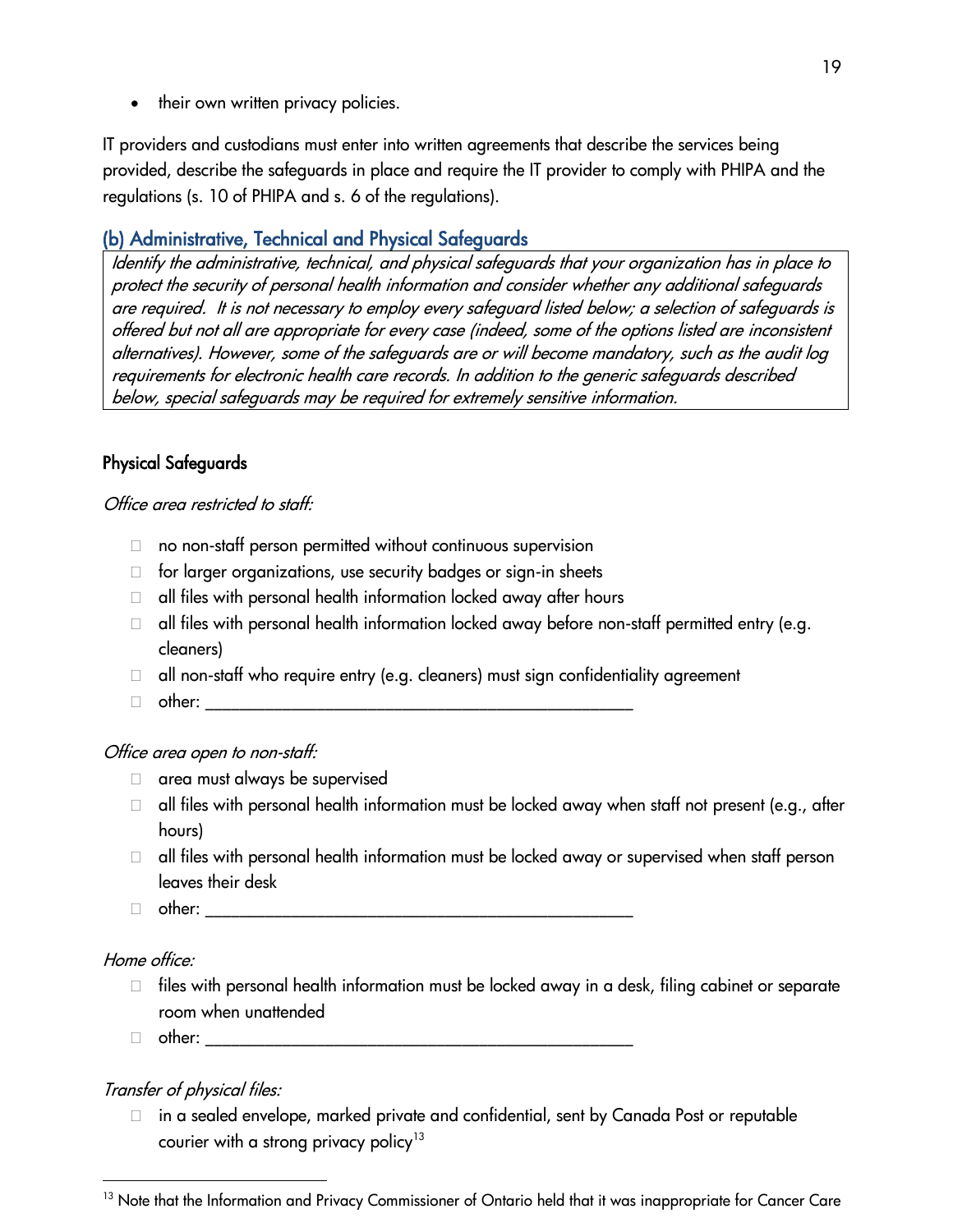- $\Box$  in a sealed envelope, marked private and confidential, delivered by staff
- $\Box$  in a sealed envelope to be picked up by recipient or person authorized by recipient (identity to be confirmed)
- $\Box$  other:

#### General:

- $\Box$  office equipped with alarm/security system
- other: \_\_\_\_\_\_\_\_\_\_\_\_\_\_\_\_\_\_\_\_\_\_\_\_\_\_\_\_\_\_\_\_\_\_\_\_\_\_\_\_\_\_\_\_\_\_\_\_\_\_

### Technical Safeguards

If electronic health care records are maintained, there must be an audit log containing the following:

- $\Box$  the type of information viewed or dealt with
- $\Box$  the date and time the information was viewed or dealt with
- $\Box$  the identity of the person(s) viewing or dealing with the information
- $\Box$  the identity of the client
- $\Box$  any other requirements that may be added by regulation
- $\Box$  other:

Mobile devices (e.g. smart phones, laptops, USB keys) and remote access:

- □ must have strong encryption
- must have strong login password
- $\Box$  identifying information should not be used in cell phone conversations, text messages or email messages
- $\Box$  remote access available only through secure remote network or virtual private network
- $\Box$  other:

#### Transfer of electronic information:

- $\Box$  by using an encrypted USB drive or other encrypted storage device
- □ by using a secure web portal
- □ by email if:
	- o consent is obtained (personal health information must then be limited).
	- o the message is anonymized; or
	- o the information is encrypted.
- $\Box$  by fax if:
	- $\circ$  a cover sheet identifies the recipient and includes a privacy clause.

Ontario to use a courier service to transfer paper records containing colon cancer screening information relating to over 7000 individuals to physicians. The Commissioner held that in the particular circumstances (i.e., the sophistication of the organization and of the recipients, the number of individuals affected, the volume and frequency of the transfers and the availability of alternatives), the organization should have transferred the records using secure electronic means. For more information, see the Commissioner's Fact Sheet, "The Secure Transfer of Personal Health Information", available online: [https://www.ipc.on.ca/wp](https://www.ipc.on.ca/wp-content/uploads/Resources/fact-18-e.pdf)[content/uploads/Resources/fact-18-e.pdf.](https://www.ipc.on.ca/wp-content/uploads/Resources/fact-18-e.pdf)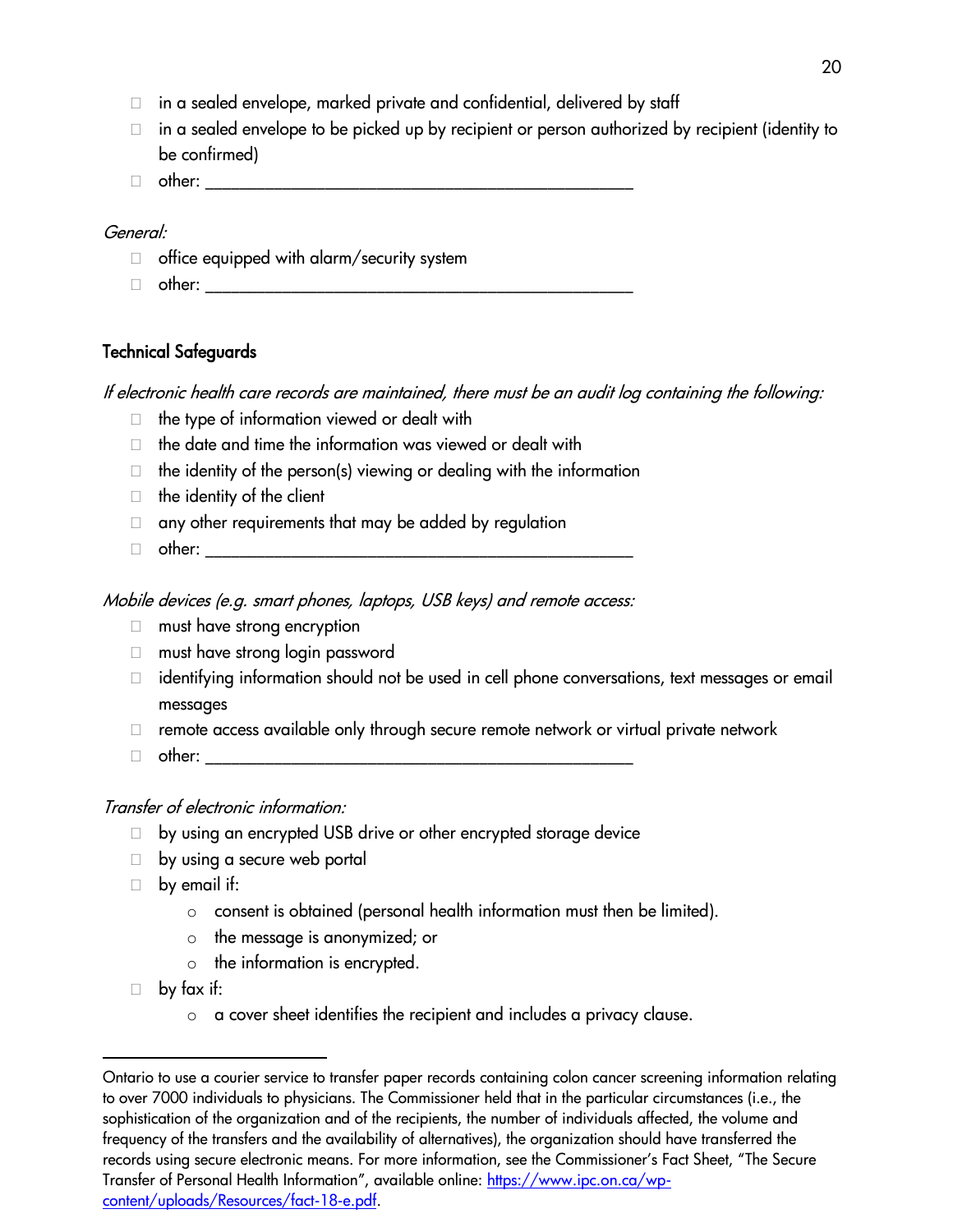- $\circ$  the fax number has been approved by the recipient.
- $\circ$  the recipient is expecting the fax.
- o the recipient has advised that the fax machine is securely located; and
- o the recipient confirms that all pages have been received.
- $\Box$  other:

#### General:

- □ networks/computers must be protected by up-to-date virus scanners and firewalls
- $\Box$  appropriate file back-up systems must be in place
- $\Box$  for more sophisticated networks, unique user identifiers, audit trails, and intrusion detection systems
- □ for wireless networks, up-to-date transmission encryption should be used
- $\Box$  other:

### Administrative Safeguards

- $\Box$  staff (including temporary staff) is trained in the following:
	- the importance of protecting the privacy of personal health information
	- o access to personal health information within the organization is on a need-to-know basis
	- o the organization's Privacy Policy
	- o the appropriate use of social media
	- o sensitivity in collecting or using personal health information verbally where others might hear
	- $\circ$  sensitivity in handling personal health information on mobile devices where others might be able read ("shoulder-surfing")
	- o when providing copies of personal health information internally or externally, to remove or redact unnecessary personal health information
	- o to recognize and avoid being "pumped" for information
	- $\circ$  to ensure that any personal information is not accidentally discarded in the regular garbage or blue box disposal system, but rather is cross-cut shredded
	- $\circ$  to ensure that when electronic data is deleted or hardware is discarded, the data cannot be recovered
	- o to avoid discussing personal information in public places (e.g., elevators, restaurants, washrooms, public transit)
	- $\circ$  the fact that the organization needs to be notified about any breaches, who must be notified, and that notification must be made at the first reasonable opportunity
	- $\circ$  that breach of the organization's policies will result in discipline up to and including dismissal, as well as a report to the relevant regulatory College and may result in disclosure to the Information and Privacy Commissioner or a provincial prosecution
- $\Box$  regular (at least annual) review and updating of staff through a continuing education program
- $\Box$  privacy and security agreements with the following consultants and outsourced providers:
	- o temporary workers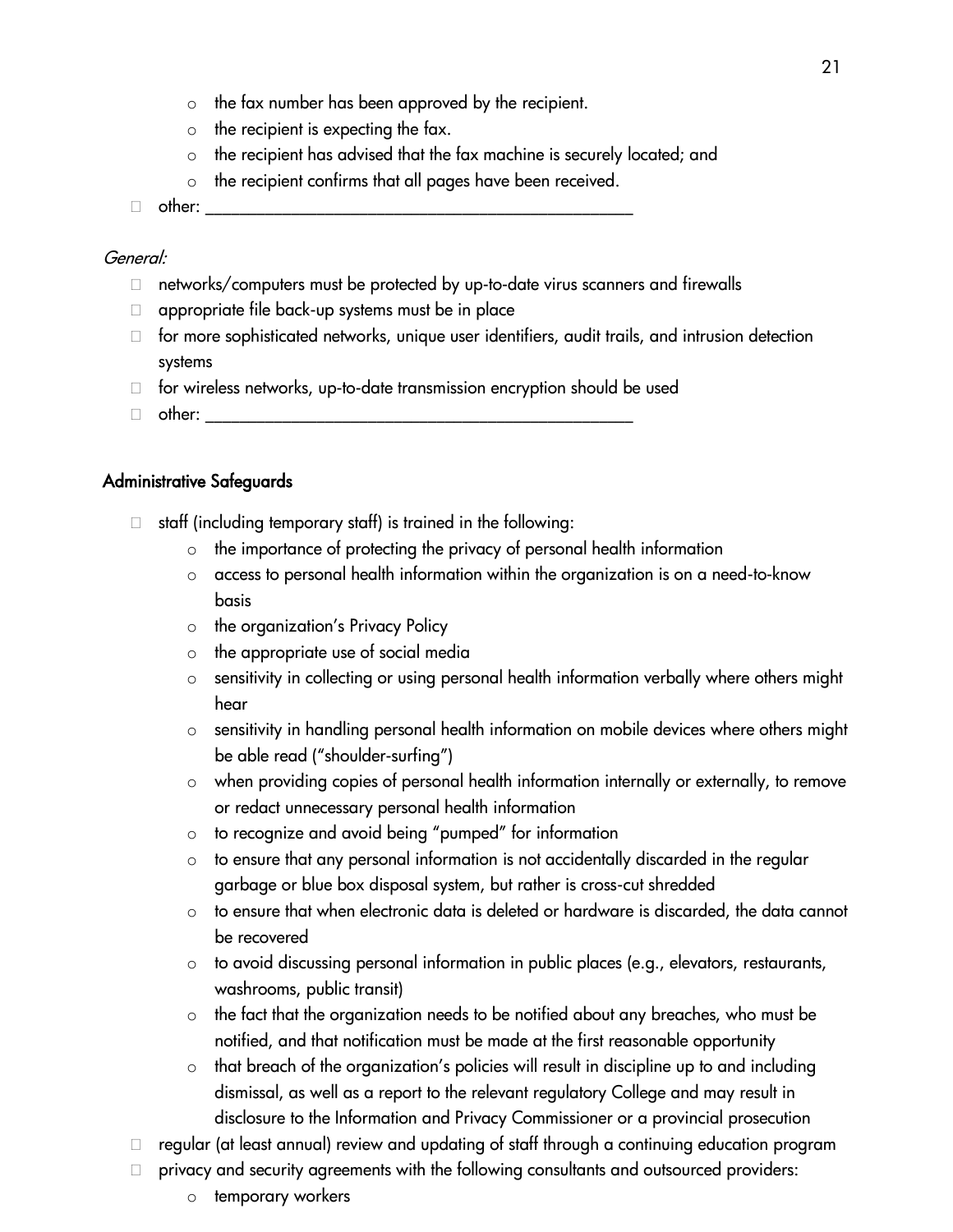- o cleaners
- o information technology providers
- o marketers
- o legal
- o bookkeeping and accounting
- o file storage
- o credit card companies
- o website manager
- o office security
- o building maintenance
- $\circ$  property-owner other:
- regular and systematic monitoring of compliance with the organization's policies by the Contact Person or their delegate (which should be documented)
- $\Box$  regular reminders to staff to change their passwords and to have strong passwords
- $\Box$  regular and systematic auditing of the electronic safeguards by an external company (which should be documented)
- $\Box$  review physical layout and procedures appropriate to the context (e.g., use rooms rather than cubicles or curtains for sensitive interviews, keep people in the waiting room for as short a time as possible)
- $\Box$  other:

#### <span id="page-21-0"></span>(c) Retention and Destruction of Personal Information

PHIPA requires custodians to establish retention and destruction policies, but it does not prescribe how long records must be kept. Health practitioners should abide by their professional standards, as well as any other applicable laws. Typically, professional standards require health practitioners to retain clinical records for 10 years after the last client interaction or 10 years after the client turns 18 years of age, if the client was younger than 18 at the date of the last visit. Circumstances may require an organization to retain clinical records for a longer period, such as where litigation is contemplated or ongoing or where a request for access to the record is outstanding.

Personal health information must be disposed of in a secure manner, such that the records cannot be reconstructed (s. 13 of the Act and s. 1(5.1) of the regulations). For example, paper records should be cross-cut shredded and electronic files or hardware must be deleted or destroyed in a way that the information cannot be recovered. The practices of external shredding services should be reviewed closely as many complaints have come into the Information and Privacy Commissioner about failed shredding security (e.g., containers falling off a truck).

Where an individual practitioner dies, the person responsible for the estate of the practitioner is responsible for complying with PHIPA until he or she is able to transfer the information to another custodian (ss. 3(11) and 3(12)). Refer to section 34 of the Record Keeping Guidelines for RDs in [Ontario.](http://www.collegeofdietitians.org/Resources/Record-Keeping/RecordKeepingGuide2014.aspx)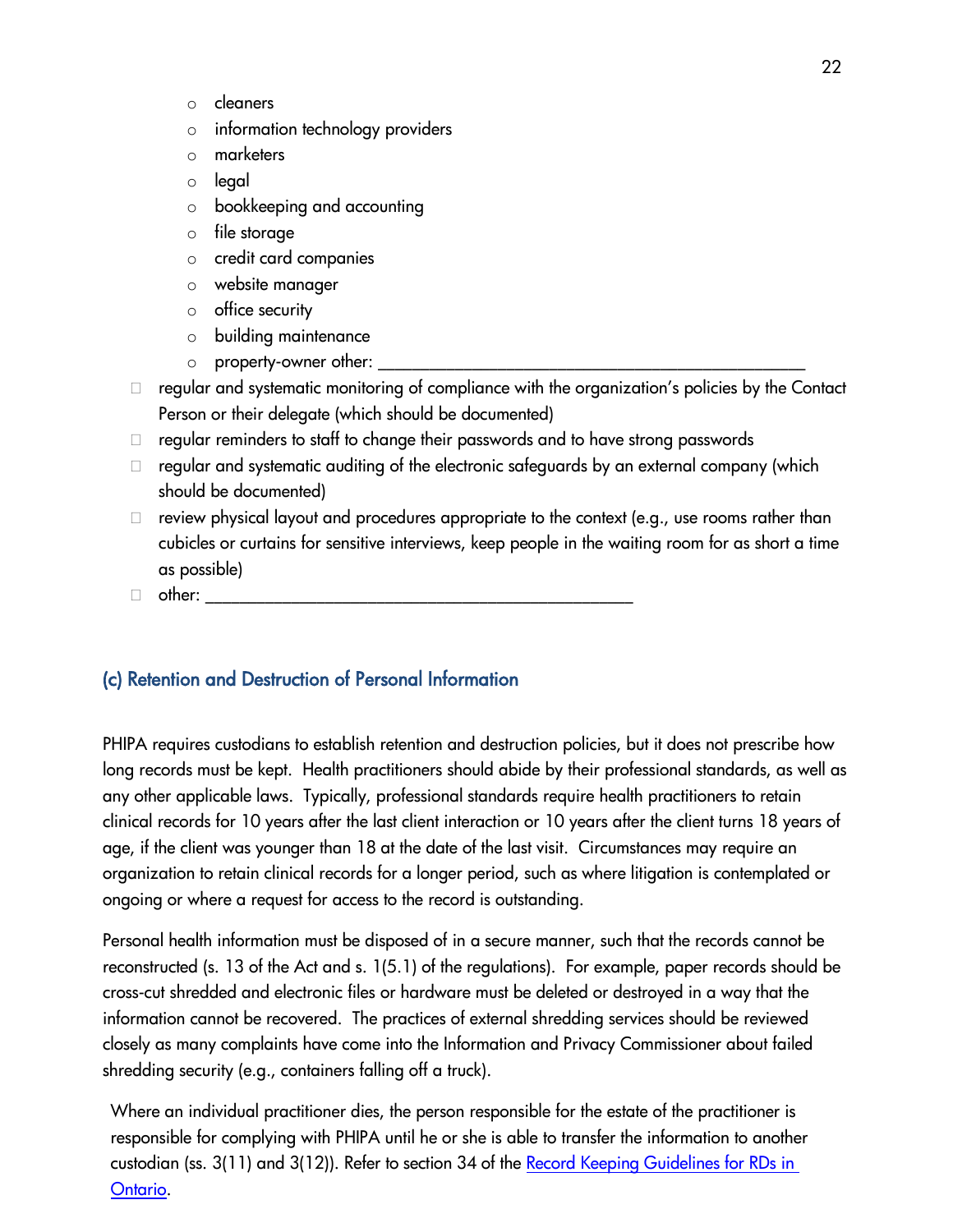Determine the minimum period of time your organization will retain records containing personal health information.

## <span id="page-22-0"></span>Step 5 – Develop Practices Regarding Access, Correction and Complaints (a) Access Rights

<span id="page-22-1"></span>PHIPA provides a broad right of access to the personal health information held by a custodian about an individual. However, PHIPA provides some grounds for refusing such a request including the following:

- it is quality of care information or information generated for the College's quality assurance program.
- it is raw data from standardized psychological tests or assessments.
- there is a risk of serious harm to the treatment or recovery of the individual or of serious bodily harm to another person; or
- access would reveal the identity of a confidential source of information (s. 51-52).

PHIPA provides procedures for handling access requests including the following:

- the custodian must assist the individual in making a meaningful request, if necessary.
- while the custodian can informally provide access, it can also insist upon a formal written request.
- the custodian should, where reasonably practical, explain terms, codes, and abbreviations.
- the custodian must notify the individual of their right to complain to the Information and Privacy Commissioner of Ontario if the request for access is refused (along with the reasons for the refusal) and the burden of justifying the refusal is on the custodian;
- the custodian can refuse frivolous, vexatious, and bad faith requests for access.
- the custodian must satisfy itself of the identity of the individual before granting him or her access.
- the custodian must provide any personal health information maintained in electronic format to the individual in a specified electronic format to facilitate portability of the information for the individual.
- the custodian can only charge a reasonable cost recovery fee for access and must provide an estimate of the fee in advance (the Information and Privacy Commissioner has held that a reasonable fee is \$30.00 for the first 20 pages and 25 cents for every additional page); and
- the custodian must respond to a request for access as soon as possible and no later than 30 days after receiving the request, but the custodian can extend the time for a response by another 30 days if necessary (s. 53-54).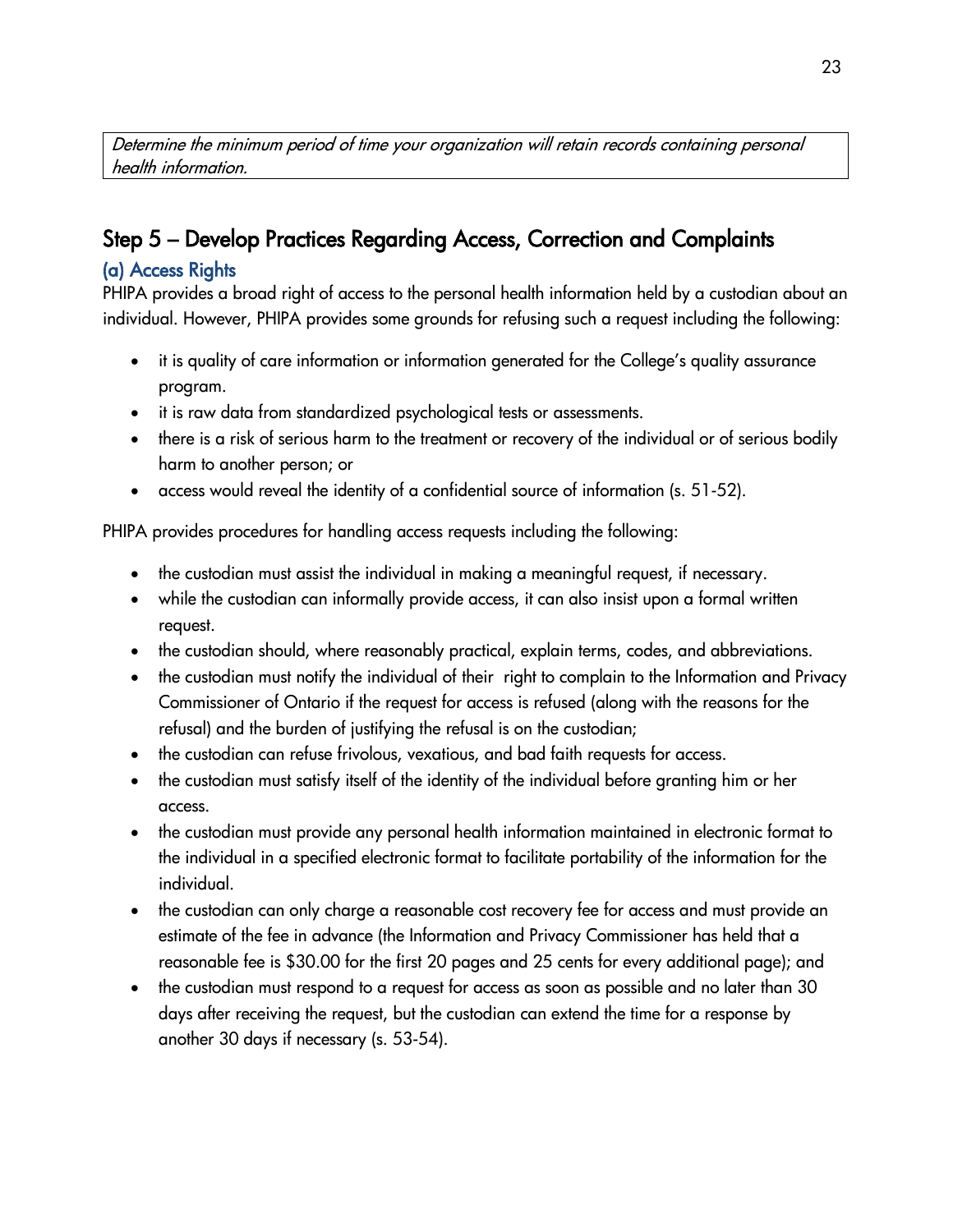## <span id="page-23-0"></span>(b) Correction Rights

PHIPA provides for a broad right of individuals to correct errors in their records (s. 55). However, PHIPA provides grounds for refusing such requests including the following:

- where the request is frivolous, vexatious, or made in bad faith.
- the custodian did not create the record and the custodian does not have sufficient knowledge, expertise, or authority to make the correction; or
- the information consists of a professional opinion or observation made in good faith (s. 55).

PHIPA provides procedures for handling correction requests including the following:

- while the custodian can informally make the correction, it can also insist upon a formal written request.
- the correction should not obliterate the original entry; and
- any notice of refusal must advise the individual of their right to include a concise statement of disagreement in the record and of their right to complain to the Information and Privacy Commissioner of Ontario about the refusal (s. 55).

At an individual's request, custodians must notify others who have received the incorrect or disputed information. However, the notification need only be made where reasonably possible, and the custodian can refuse to give the notification if the correction cannot reasonably be expected to have an effect on the ongoing provision of health care or some other benefit to the individual (ss. 55(10)(c)).

## <span id="page-23-1"></span>(c) Complaints System

PHIPA does not provide much detail about the nature of the custodian's internal complaints system – it simply has to have one (s. 16). This provides organizations with a great deal of flexibility in terms of how they structure their internal complaints system.

Develop a process for dealing with internal complaints and determine who will perform each function.

- $\Box$  Designate the Contact Person as the recipient of internal complaints about privacy practices
- $\Box$  Ensure staff know where to direct complaints (i.e., to the Contact Person)
- □ When a complaint is received:
	- o Acknowledge that the complaint has been received
		- performed by: \_\_\_\_\_\_\_\_\_\_\_\_\_\_\_(e.g., Contact Person, staff working under Contact person)
	- o Investigate the complaint (e.g., interview persons involved, conduct an audit of electronic systems)
		- performed by: \_\_\_\_\_\_\_\_\_\_\_\_\_\_
	- $\circ$  Determine what action, if any, will be taken
		- $\blacksquare$  performed by:
	- o Provide a response to the complainant, including a summary of any action taken
		- performed by: \_\_\_\_\_\_\_\_\_\_\_\_\_\_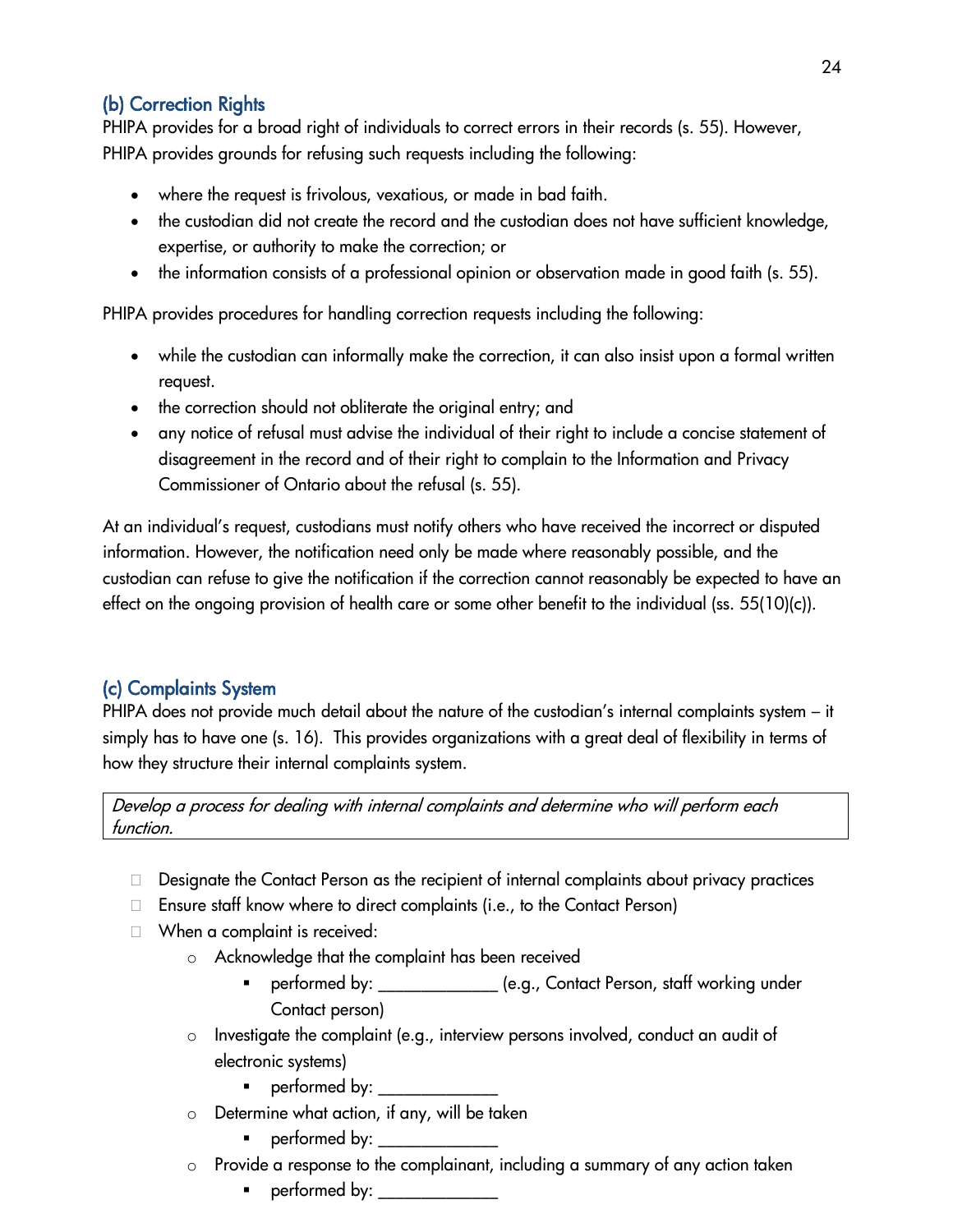- o Advise the complainant of their right to complain to the Information and Privacy Commissioner of Ontario
	- performed by: \_\_\_\_\_\_\_\_\_\_\_\_\_\_
- o other: \_\_\_\_\_\_\_\_\_\_\_\_\_\_\_\_\_\_\_\_\_\_\_\_\_\_\_\_\_\_\_\_\_\_\_\_\_\_\_\_\_\_\_\_\_\_\_\_\_\_\_\_\_\_\_

PHIPA does provide detailed provisions for an external complaints system led by the Information and Privacy Commissioner of Ontario. A person can make a complaint to the Commissioner. Upon receipt of a complaint, the Commissioner can take no action, try to mediate, or resolve the complaint, or decide to review the complaint. When conducting a review, the Commissioner has broad powers of inspection or access to the information.

After conducting a review, the Commissioner can directly issue a compliance order without first having to go to court (s. 61). A copy of any compliance order must be given to the custodian's regulator (i.e., the regulatory College) (ss. 61(3)). Where an order is made, the individual can sue in court for actual damages, as well as up to \$10,000 for mental anguish damages (s. 65).<sup>14</sup>

PHIPA also provides whistle-blowing protections, as well as broad protections for persons who disregard their employer's or other's wishes in order to comply with PHIPA (s. 70-72). PHIPA also authorizes the Information and Privacy Commissioner to obtain a production order from a court, without prior notice to the person, to compel production of information helping to prove that an offence was committed under the Act by another person.

PHIPA will also enable the Information and Privacy Commissioner to impose administrative monetary penalties, analogous to parking tickets, except that the amount of the monetary penalty will likely be much higher. The custodian or other non-compliant person can challenge the penalty, but it will often not be economically worthwhile to do so.

PHIPA also creates many offences for deliberately breaching the Act (s. 72). For example, willfully collecting, using (which includes viewing) or disclosing personal health information contrary to the Act is an offence. So is the deliberate disposal of such information in an insecure manner (e.g., throwing documents in the blue box without first shredding them). An individual who is found guilty of an offence can face a fine of up to \$200,000 and an organization can face a fine of up to \$1,000,000. An individual can also be imprisoned for up to one year upon conviction of an offence.

## <span id="page-24-0"></span>Step 6 – Establish a Privacy Breach Protocol

There is a positive obligation under PHIPA to notify affected individuals of a privacy breach (e.g. the theft, loss or unauthorized use or disclosure of personal health information) (ss. 12(2)). Custodians are also required to notify such individuals of their right to make a complaint to the Information and Privacy Commissioner.

<sup>&</sup>lt;sup>14</sup> The courts have clarified that individuals may also sue for damages under the common law even if the Commissioner has not made an order: Hopkins v Kay, 2015 ONCA 112.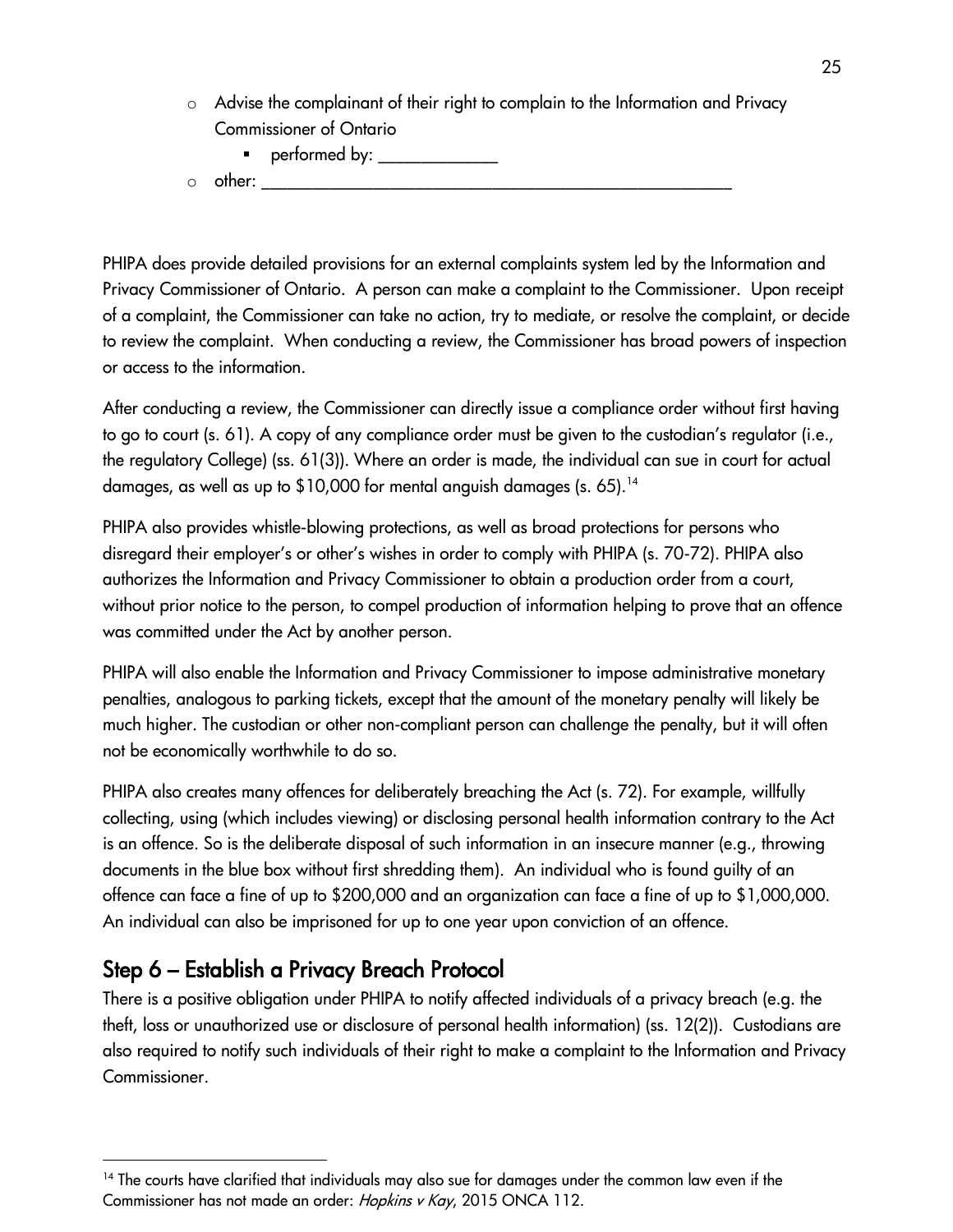$\mathbb{R}^2$ While the focus of this Guide has been on preventing such breaches, custodians should develop policies on how to handle breaches if and when they do occur. The Information and Privacy Commissioner of Ontario has developed a helpful resources titled: [Responding to a Health Privacy Breach: Guidelines for](https://www.ipc.on.ca/wp-content/uploads/2018/10/health-privacy-breach-guidelines.pdf)  [the Health Sector](https://www.ipc.on.ca/wp-content/uploads/2018/10/health-privacy-breach-guidelines.pdf) and <u>Reporting a Privacy Breach to the IPC</u> 15. Dietitians who act as HICs should refer to these resources for more details about their privacy breach reporting obligations.

The checklist below is based on the Commissioner's Guidelines.

Develop a privacy breach protocol for your organization, using the following checklist as a guide.

If a privacy breach is suspected or known to have occurred, take the following action:

- $\Box$  Implement the organization's privacy breach protocol
	- $\circ$  Ensure the Contact Person and appropriate staff/departments are informed of the breach.
	- $\circ$  Consider whether the Commissioner must or should be notified. Section 6.3 of the Regulations specifies circumstances in which the Commissioner should be notified which include deliberate or serious incidents.
	- $\circ$  In addition, a report must be made annually by custodians as to privacy breaches that occurred during the previous year. To facilitate the making of such a report, a record of all privacy breaches should be maintained.
- $\Box$  Contain the breach
	- o Retrieve hard copies of personal health information that have been disclosed
	- o Ensure no copies have been made
	- o Take steps to prevent unauthorized access to electronic information (e.g., restrict access, change passwords, temporarily shut down system)
- □ Notify affected individuals
	- $\circ$  Consider the most appropriate way to notify affected individuals in light of the sensitivity of the information (e.g., by phone, in writing, at the next appointment)
	- o Provide the organization's contact information in case the individual has further questions
	- o Provide the Commissioner's contact information and advise the individual of their right to make a complaint to the Commissioner (s. 12)
- $\Box$  Investigate and remediate the problem
	- o Conduct an internal investigation
		- o Determine what steps should be taken to prevent future breaches (e.g. changes to policies, additional safeguards required)
		- o Consider advising the Commissioner of the results of your investigation

<sup>&</sup>lt;sup>15</sup> Information and Privacy Commissioner of Ontario, "Responding to a Health Privacy Breach: Guidelines for the Health Sector", available online: [https://www.ipc.on.ca/wp-content/uploads/2018/10/health-privacy-breach](https://www.ipc.on.ca/wp-content/uploads/2018/10/health-privacy-breach-guidelines.pdf)[guidelines.pdf](https://www.ipc.on.ca/wp-content/uploads/2018/10/health-privacy-breach-guidelines.pdf) and "Reporting a Privacy Breach to the Commissioner: Guidelines for the Health Sector", available online: [https://www.ipc.on.ca/wp-content/uploads/2017/08/2019-health-privacy-breach-notification](https://www.ipc.on.ca/wp-content/uploads/2017/08/2019-health-privacy-breach-notification-guidelines.pdf)[guidelines.pdf.](https://www.ipc.on.ca/wp-content/uploads/2017/08/2019-health-privacy-breach-notification-guidelines.pdf)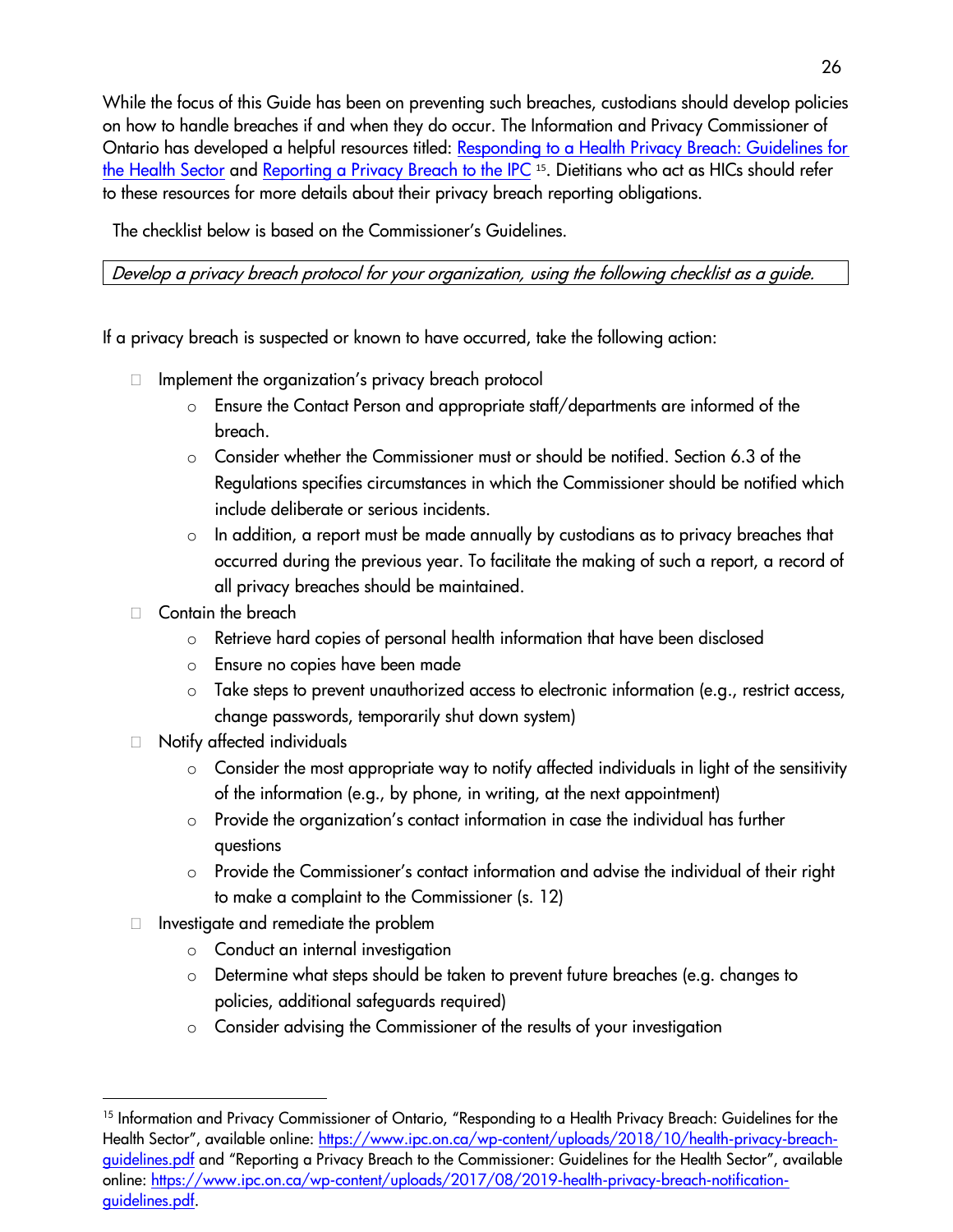- $\circ$   $\;$  Report the results of the investigation to the relevant regulatory College if appropriate or required (PHIPA requires custodians to report certain events to the relevant regulatory College, including when a member is suspended, terminated or otherwise disciplined or has had their privileges or business affiliation revoked or restricted as a result of a privacy breach: s. 17.1. The organization may also be required to report the circumstances to a regulatory College under the Regulated Health Professions Act, 1991 in cases of professional misconduct, incompetence or incapacity.)
- o Ensure staff is appropriately trained and conduct further training if required.

## <span id="page-26-0"></span>Step 7 – Implement Your Privacy Plan

Implementing your Privacy Policy will have two stages. The first stage will be to complete your review of how you handle personal information and to prepare and roll out your Privacy Policy. The second stage is to periodically monitor, review and update your Privacy Policy. During your first year, the monitoring, review and updating should be fairly frequent as issues arise. However, after that, you still must regularly review things. The Information and Privacy Commissioner of Ontario has criticized organizations for having a policy in writing that does not reflect what is actually happening. At a minimum, a specific date should be set each year (e.g., July) to monitor, review and update the Privacy Policy. That annual review should be documented in case the Information and Privacy Commissioner comes calling.

Use the following checklist to track the implementation of your organization's privacy plan.

#### Initial Implementation

- □ Written public statement (Form 1) completed and posted publicly
- □ Privacy Policy document (Form 2) prepared
- □ Consent form (Form 3) prepared
- $\Box$  Initial staff training completed
- □ Administrative, physical, and technical safeguards implemented, including signed contracts with external consultants and outsourcing providers

#### Ongoing Review

- Monitoring compliance with Privacy Policy document (prepare a report annually)
- □ External information technology audit (annual)
- Refresher training session for all staff (annual)
- $\Box$  Training for new staff provided as needed
- Review and update of Privacy Policy document (annual)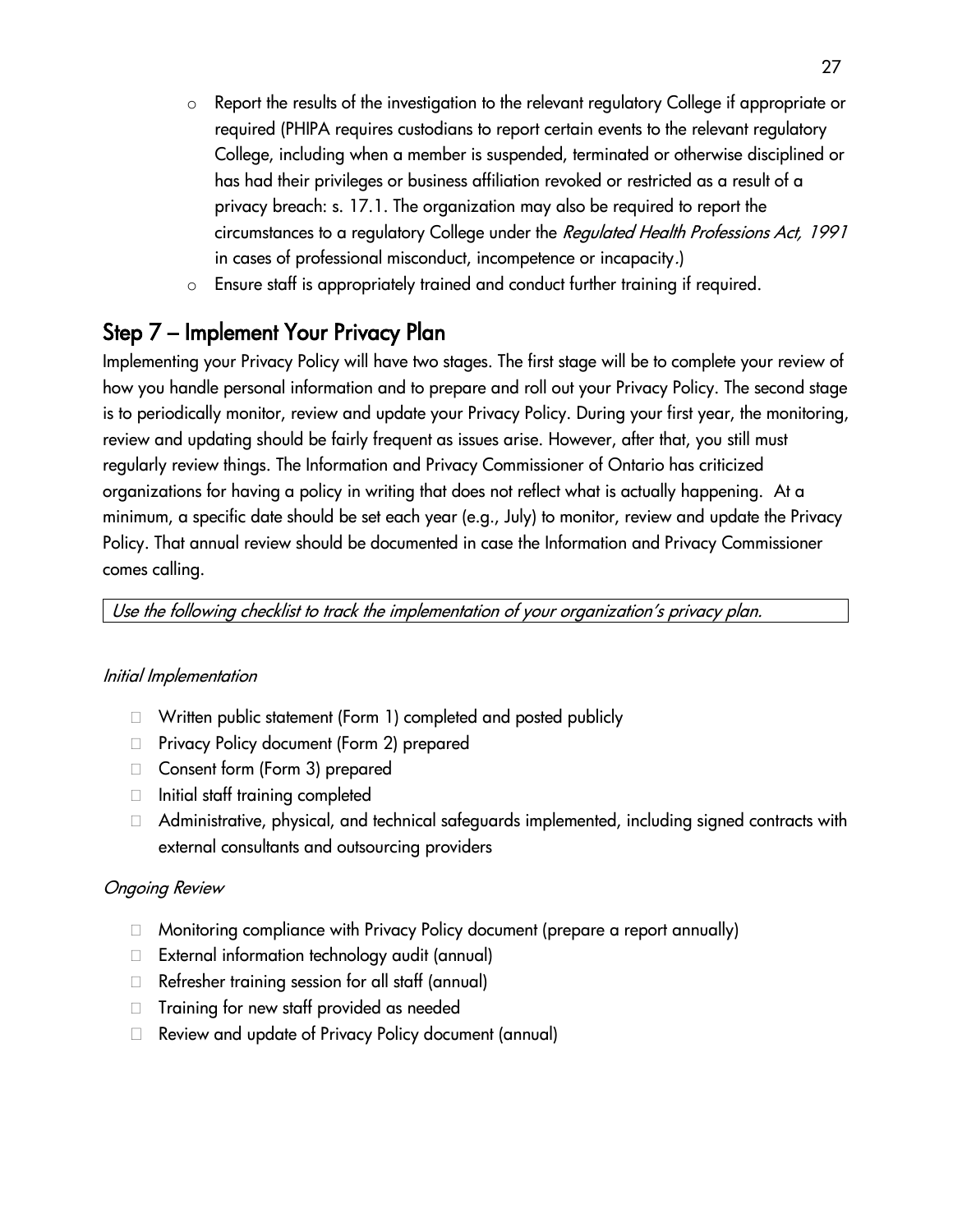## <span id="page-27-0"></span>Form 1: Sample Written Public Statement

This sample written public statement should be modified to fit your organization's needs. In particular, you may need to modify the types of personal health information that are collected or the purposes for which that information is collected.

The statement may be printed as a poster or brochure and should be posted or placed somewhere in your office where it is likely to come to your clients' attention (such as near the reception desk or waiting area) and may also be given to clients when they come under your care. It should also be on your website.

#### Our Privacy Commitment to You

We are committed to protecting your privacy and ensuring the confidentiality of your personal health information. The types of personal health information we collect may include your name, date of birth, health history, OHIP number and records of the care provided to you. We collect, use, and disclose personal health information for the following purposes:

- to provide [type of health service or therapy] to our clients
- to obtain payment for services provided (from you, OHIP, WSIB, your private insurer or others)
- to teach students and to provide continuing education to our staff
- to fundraise for our organization (but you may opt-out of receiving fundraising solicitations by contacting us at the address below)
- [add: any other purposes relevant to organization]
- to conduct quality improvement and risk management activities
- to comply with our regulatory obligations to the College of Dietitians of Ontario
- to advise clients about special events or opportunities (but we will always obtain express consent to do so)
- for other purposes permitted by law

We will collect, use, and disclose only as much personal health information as is needed to achieve these purposes. You can withhold or withdraw your consent to the collection, use or disclosure of your personal health information by contacting us (details below).

#### Access to Health Records

You have the right to seek access to your health records that we keep and to ask us to correct a record if you believe it is inaccurate or incomplete. Please contact us for more information.

#### Questions or Concerns?

If you have questions or want to make a complaint about our privacy practices, please contact: [insert name of contact person or custodian]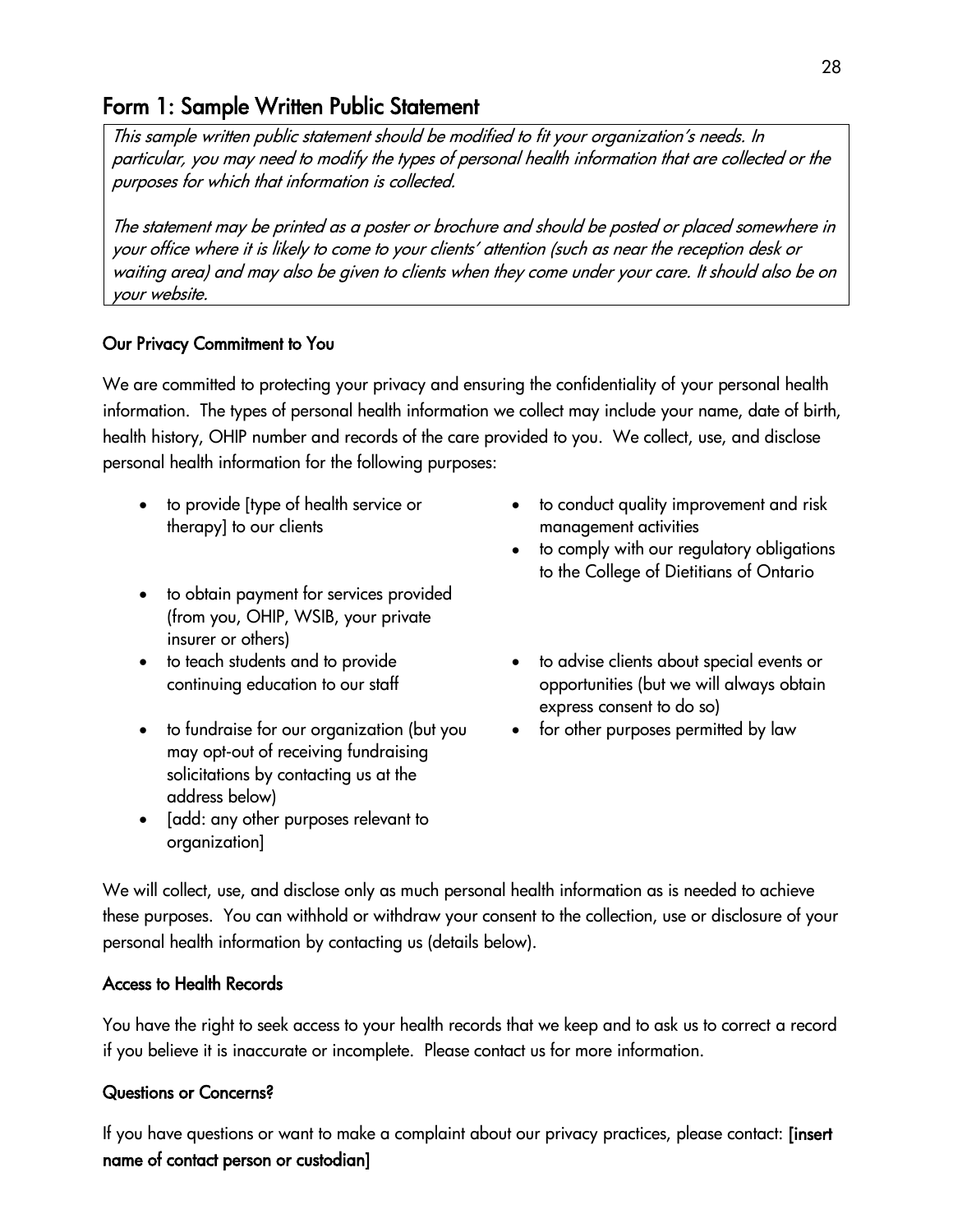You also have the right to complain to the Information and Privacy Commissioner of Ontario at the address below if you have concerns about our privacy practices or how your personal health information has been handled:

Information and Privacy Commissioner/Ontario 2 Bloor Street East, Suite 1400, Toronto, Ontario M4W 1A8 Telephone: Toronto Area (416/local 905): (416) 326-3333 Long Distance: 1 (800) 387-0073 (within Ontario) TDD/TTY: (416) 325-7539 FAX: (416) 325-9195 [www.ipc.on.ca](http://www.ipc.on.ca/)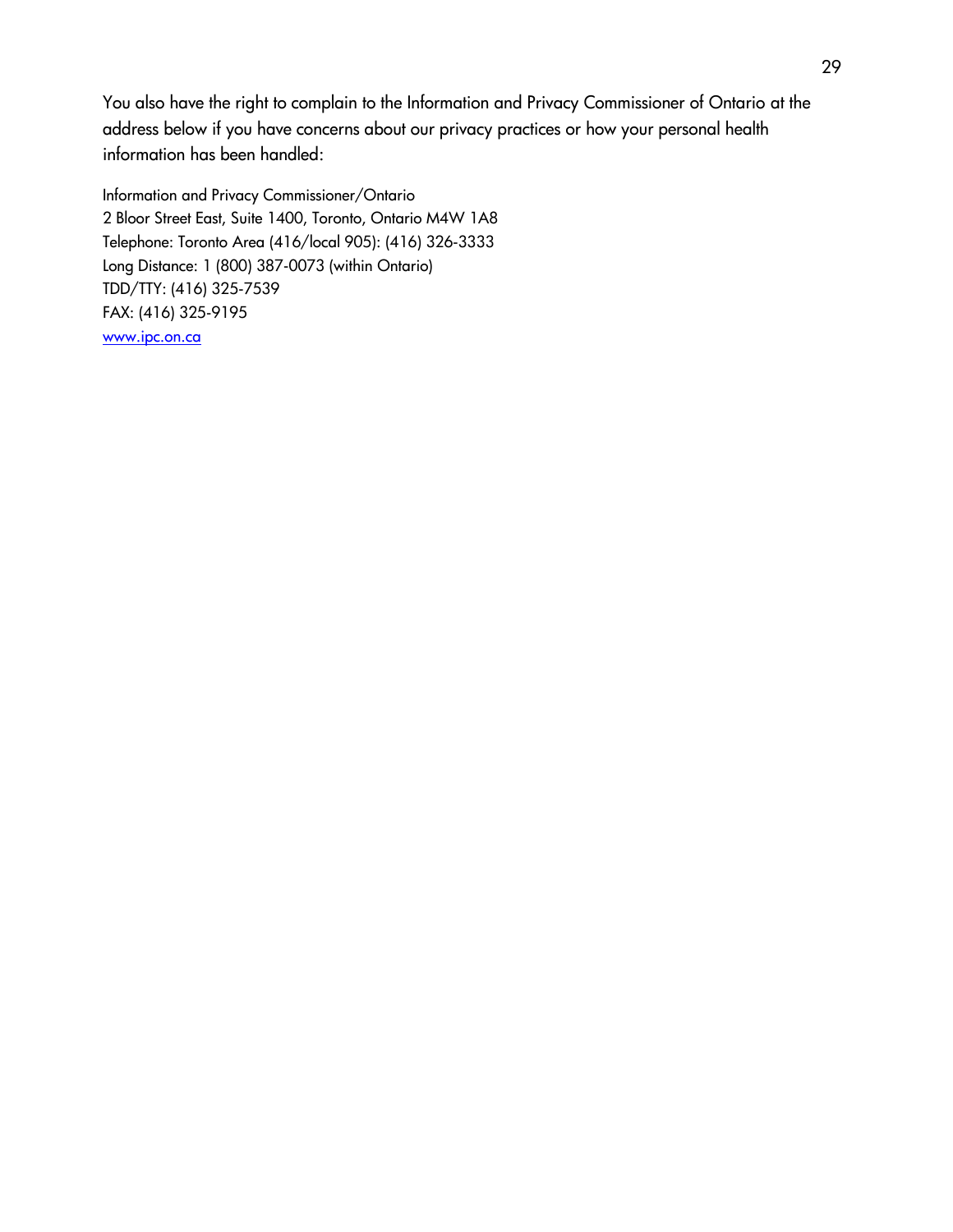## <span id="page-29-0"></span>Form 2: Sample Privacy Policy for Regulated Health Professional

This sample privacy should be modified to fit your organization's needs. In particular, you will need to tailor the document to reflect the types of personal health information that your organization collects, the purposes for which that information is collected, used and disclosed, and the safeguards that you have implemented.

Privacy of personal information is an important principle to the [name of organization]. We are committed to collecting, using, and disclosing personal information responsibly and only to the extent necessary for the [goods and] services we provide. We try to be open and transparent about how we handle personal information. This document describes our privacy policies.

#### <span id="page-29-1"></span>What is Personal Health Information?

Personal health information is information about an identifiable individual. Personal health information includes information that relates to:

- the physical or mental health of the individual (including family health history).
- the provision of health care to the individual (including identifying the individual's health care provider).
- community and home care services.
- payments or eligibility for health care or coverage for health care.
- the donation or testing of an individual's body part or bodily substance.
- the individual's health number; or
- the identification of the individual's substitute decision-maker.

## <span id="page-29-2"></span>Who We Are?

Our organization, [name of organization], includes at the time of writing [insert number of professionals and support staff]. We use a number of consultants and agencies that may, in the course of their duties, have limited access to personal health information we hold. These include computer consultants, office security and maintenance, bookkeepers and accountants, lawyers, temporary workers to cover holidays, credit card companies, website managers and cleaners. We restrict their access to any personal information we hold as much as is reasonably possible. We also have their assurance that they follow appropriate privacy principles.

### <span id="page-29-3"></span>Why We Collect Personal Health Information

We collect, use, and disclose personal information in order to serve our clients. For our clients, the primary purpose for collecting personal health information is to provide [type of therapy or treatment]. For example, we collect information about a client's health history, including their family history, physical condition and function and social situation in order to help us assess what their health needs are, to advise them of their options and then to provide the health care they choose to have. A second primary purpose is to obtain a baseline of health and social information so that in providing ongoing health services we can identify changes that are occurring over time.

We also collect, use, and disclose personal health information for purposes related to or secondary to our primary purposes. The most common examples of our related and secondary purposes are as follows: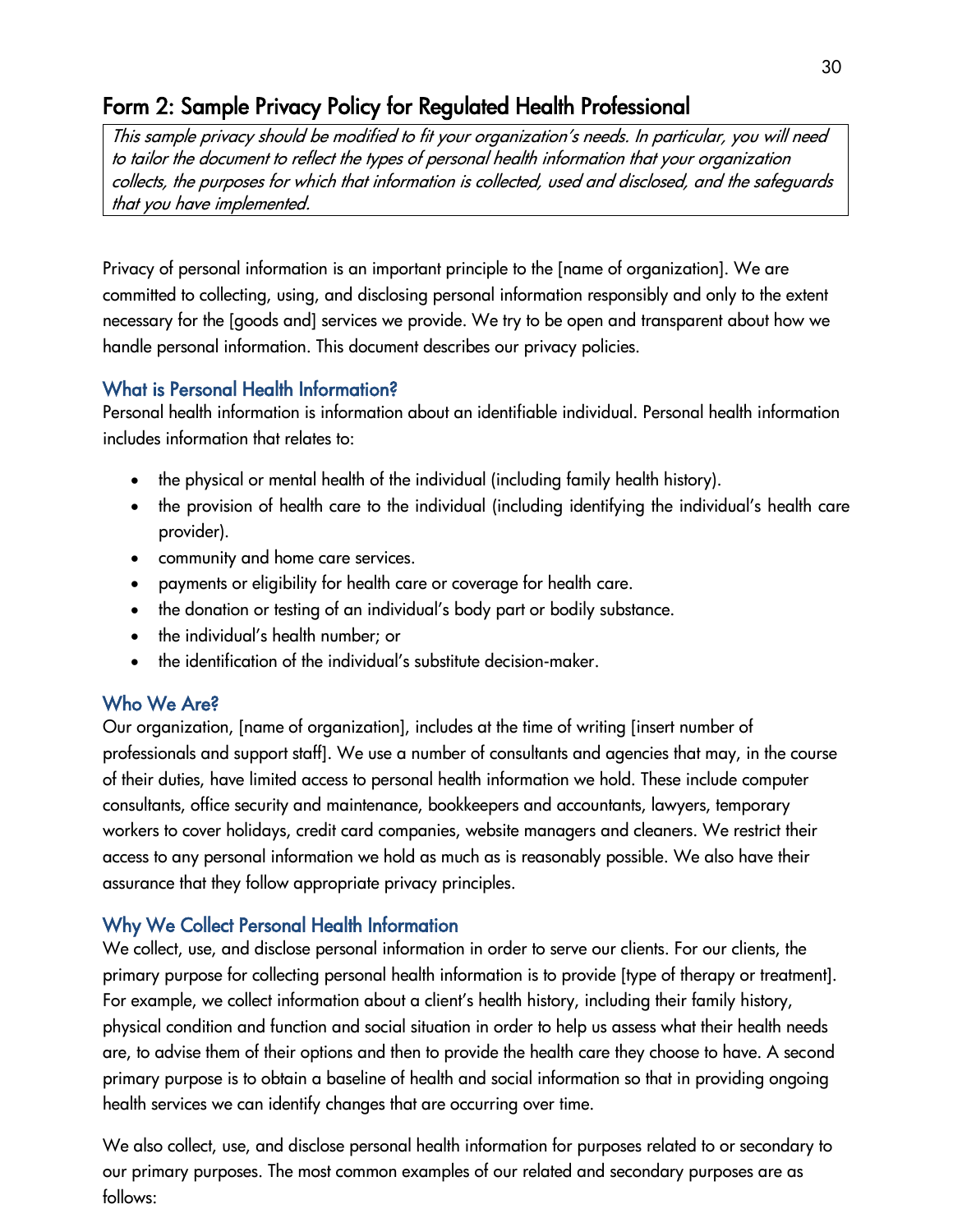**Related Purpose #1:** To obtain payment for services or goods provided. Payment may be obtained from the individual, OHIP, WSIB, private insurers or others.

Related Purpose #2: To conduct quality improvement and risk management activities. We review client files to ensure that we provide high quality services, including assessing the performance of our staff. External consultants (e.g. auditors, lawyers, practice consultants, voluntary accreditation programs) may conduct audits and quality improvement reviews on our behalf.

Related Purpose #3: To promote our clinic, new services, special events and opportunities (e.g. a seminar or conference) that we have available. We will always obtain express consent from the client prior to collecting or handling personal health information for this purpose.

Related Purpose #4: To comply with external regulators. Our professionals are regulated by [e.g., the College of Dietitians of Ontario] who may inspect our records and interview our staff as a part of its regulatory activities in the public interest. The College of Dietitians of Ontario has its own strict confidentiality and privacy obligations. In addition, as professionals, we will report serious misconduct, incompetence, or incapacity of other practitioners, whether they belong to other organizations or our own. Also, our organization believes that it should report information suggesting illegal behaviour to the authorities. In addition, we may be required by law to disclose personal health information to various government agencies (e.g., the Ministry of Health, and Long-Term Care, children's aid societies, Canada Customs and Revenue Agency, Information and Privacy Commissioner, Ontario, etc.).

Related Purpose #5: To educate our staff and students. We value the education and development of future and current professionals. We will review client records in order to educate our staff and students about the provision of health care.

Related Purpose #6: To fundraise for the operations of our organization, with the express or implied consent of our clients. If we rely on implied consent, we will only use the client's name and address, we will provide clients with an easy opt-out option, and we will not reveal anything about our client's health in the request.

Related Purpose #7: To facilitate the sale of our organization. If the organization or its assets were to be sold, the potential purchaser would want to conduct a "due diligence" review of the organization's records to ensure that it is a viable business that has been honestly portrayed. The potential purchaser must first enter into an agreement with the organization to keep the information confidential and secure and not to retain any of the information longer than necessary to conduct the due diligence. Once a sale has been finalized, the organization may transfer records to the purchaser, but it will make reasonable efforts to provide notice to the individual before doing so.

#### <span id="page-30-0"></span>Protecting Personal Information

We understand the importance of protecting personal information. For that reason, we have taken the following steps:

- Paper information is either under supervision or secured in a locked or restricted area.
- Electronic hardware is either under supervision or secured in a locked or restricted area at all times. In addition, strong passwords are used on all computers and mobile devices.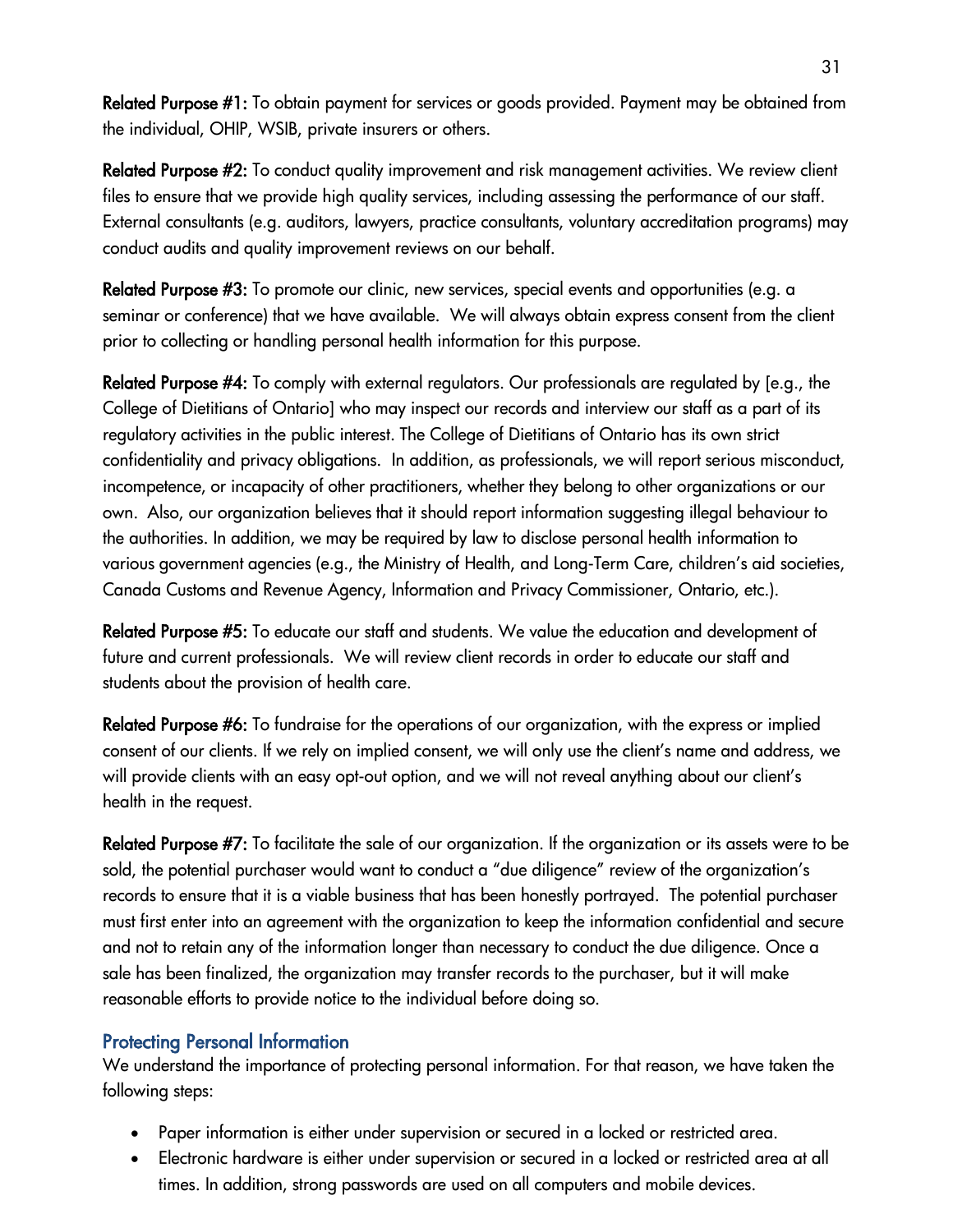- Personal health information is only stored on mobile devices if necessary. All personal health information stored on mobile devices is protected by strong encryption.
- We try to avoid taking personal health information home to work on there. However, when we do so, we transport, use, and store the personal health information securely.
- Paper information is transferred through sealed, addressed envelopes or boxes by reputable companies with strong privacy policies.
- Electronic information is either anonymized or encrypted before being transmitted.
- Our staff members are trained to collect, use, and disclose personal information only as necessary to fulfill their duties and in accordance with our privacy policy.
- We do not post any personal information about our clients on social media sites and our staff members are trained on the appropriate use of social media sites.
- External consultants and agencies with access to personal information must enter into privacy agreements with us.

### <span id="page-31-0"></span>Retention and Destruction of Personal Information

We need to retain personal information for some time to ensure that we can answer any questions you might have about the services provided and for our own accountability to external regulatory bodies. However, in order to protect your privacy, we do not want to keep personal information for too long.

We keep our client files for at least ten years from the date of the last client interaction if the client was younger than 18 at the date of the last visit, at least 10 years after the date that the client turns, or would have turned, 18 years of age.

We destroy paper files containing personal health information by cross-cut shredding. We destroy electronic information by deleting it in a manner that it cannot be restored. When hardware is discarded, we ensure that the hardware is physically destroyed, or the data is erased or overwritten in a manner that the information cannot be recovered.

### <span id="page-31-1"></span>You Can Look at Your Records

With only a few exceptions, you have the right to see what personal information we hold about you, by contacting [contact person]. We can help you identify what records we might have about you. We will also try to help you understand any information you do not understand (e.g., short forms, technical language, etc.). We will need to confirm your identity, if we do not know you, before providing you with this access. We reserve the right to charge \$30.00 for the first twenty pages of records and 25 cents for each additional page.

We may ask you to put your request in writing. We will respond to your request as soon as possible and generally within 30 days, if at all possible. If we cannot give you access, we will tell you the reason, as best we can, as to why.

If you believe there is a mistake in the information, you have the right to ask for it to be corrected. This applies to factual information and not to any professional opinions we may have formed. We may ask you to provide documentation that our files are wrong. Where we agree that we made a mistake we will make the correction. At your request and where it is reasonably possible, we will notify anyone to whom we sent this information (but we may deny your request if it would not reasonably have an effect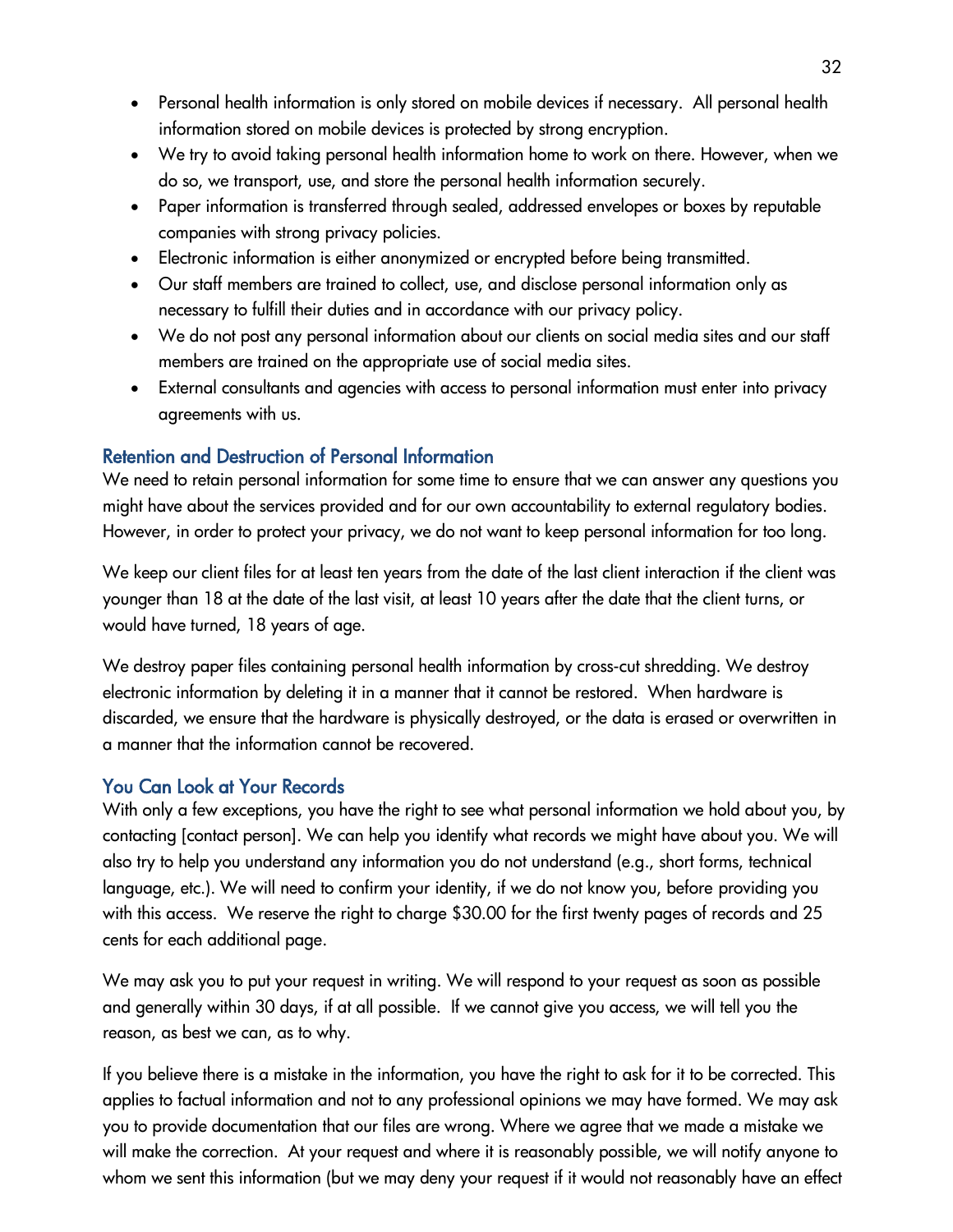.<br>333 on the ongoing provision of health care). If we do not agree that we have made a mistake, we will still agree to include in our file a brief statement from you on the point.

### <span id="page-32-0"></span>If there is a Privacy Breach

While we will take precautions to avoid any breach of your privacy, if there is a loss, theft, or unauthorized access of your personal health information we will notify you.

Upon learning of a possible or known breach, we will take the following steps:

- We will contain the breach to the best of our ability, including by taking the following steps if applicable
	- o Retrieving hard copies of personal health information that have been disclosed
	- o Ensuring no copies have been made
	- o Taking steps to prevent unauthorized access to electronic information (e.g., change passwords, restrict access, temporarily shut down system)
- We will notify affected individuals
	- o We will provide our contact information in case the individual has further questions
	- o We will provide the Commissioner's contact information and advise the affected individual of their right to complain to the Commissioner
- We will investigate and remediate the problem, by:
	- o Conducting an internal investigation
	- o Determining what steps should be taken to prevent future breaches (e.g. changes to policies, additional safeguards)
	- o Ensuring staff is appropriately trained and conduct further training if required

Depending on the circumstances of the breach, we may notify and work with the Information and Privacy Commissioner of Ontario. If we take disciplinary action against one of our practitioners [or revoke or restrict the privileges or affiliation of one of our practitioners] for a privacy breach, we are required to report that to the practitioner's regulatory College. We may also report the breach to the relevant regulatory College if we believe that it was the result of professional misconduct, incompetence, or incapacity.

### <span id="page-32-1"></span>Do You Have Questions or Concerns?

Our Information Officer, [name], can be reached at:

[contact information]

They will attempt to answer any questions or concerns you might have.

If you wish to make a formal complaint about our privacy practices, you may make it in writing to our Information Officer. They will acknowledge receipt of your complaint and ensure that it is investigated promptly and that you are provided with a formal decision and reasons in writing.

You also have the right to complain to the Information and Privacy Commissioner of Ontario if you have concerns about our privacy practices or how your personal health information has been handled, by contacting: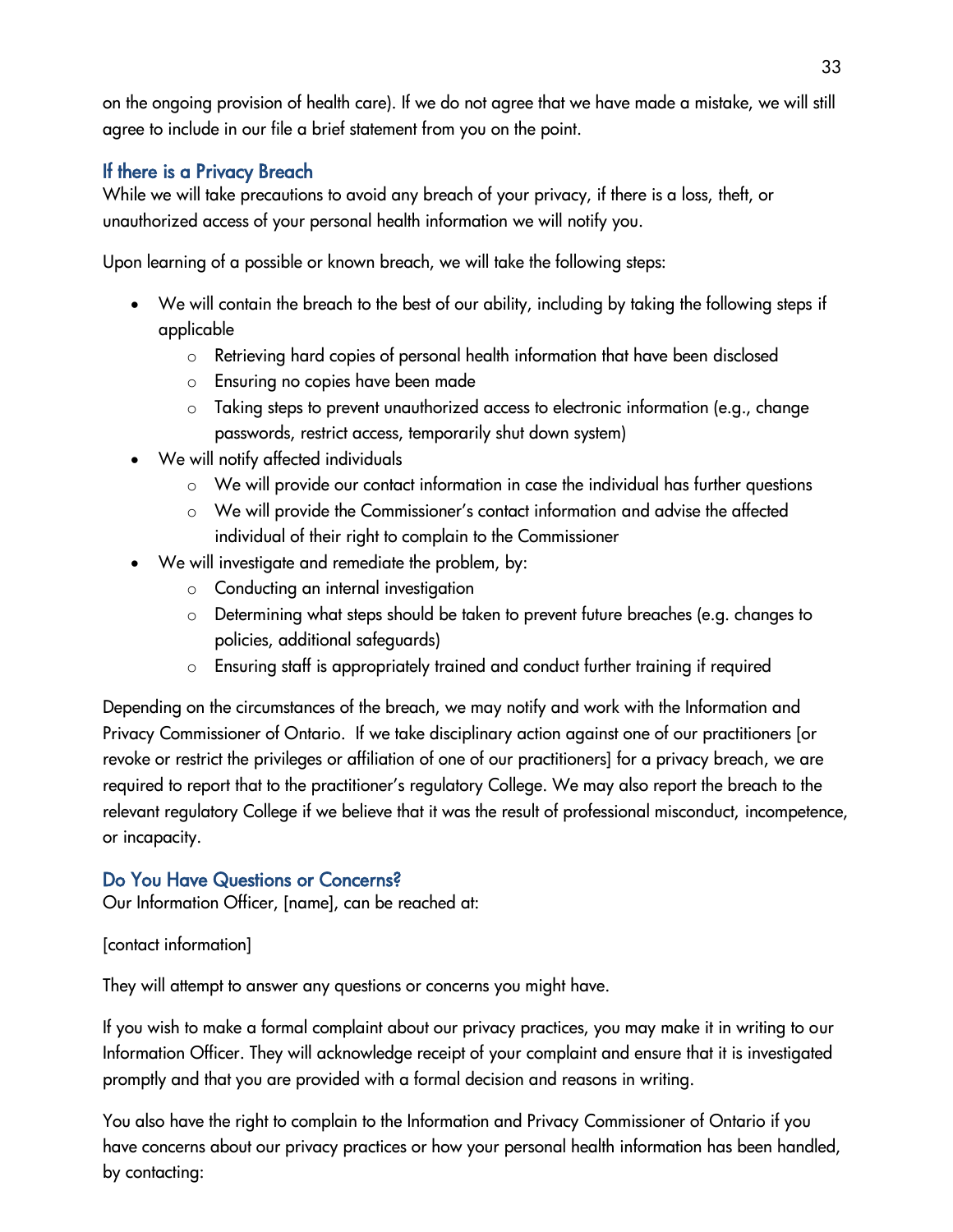Information and Privacy Commissioner/Ontario 2 Bloor Street East, Suite 1400 Toronto, Ontario M4W 1A8 Telephone: Toronto Area (416/local 905): (416) 326-3333 Long Distance: 1 (800) 387-0073 (within Ontario) TDD/TTY: (416) 325-7539 FAX: (416) 325-9195 www.ipc.on.ca

This policy is made under the Personal Health Information Protection Act, 2004, S.O. 2004, c. 3. It is a complex statute and provides some additional exceptions to the privacy principles that are too detailed to set out here.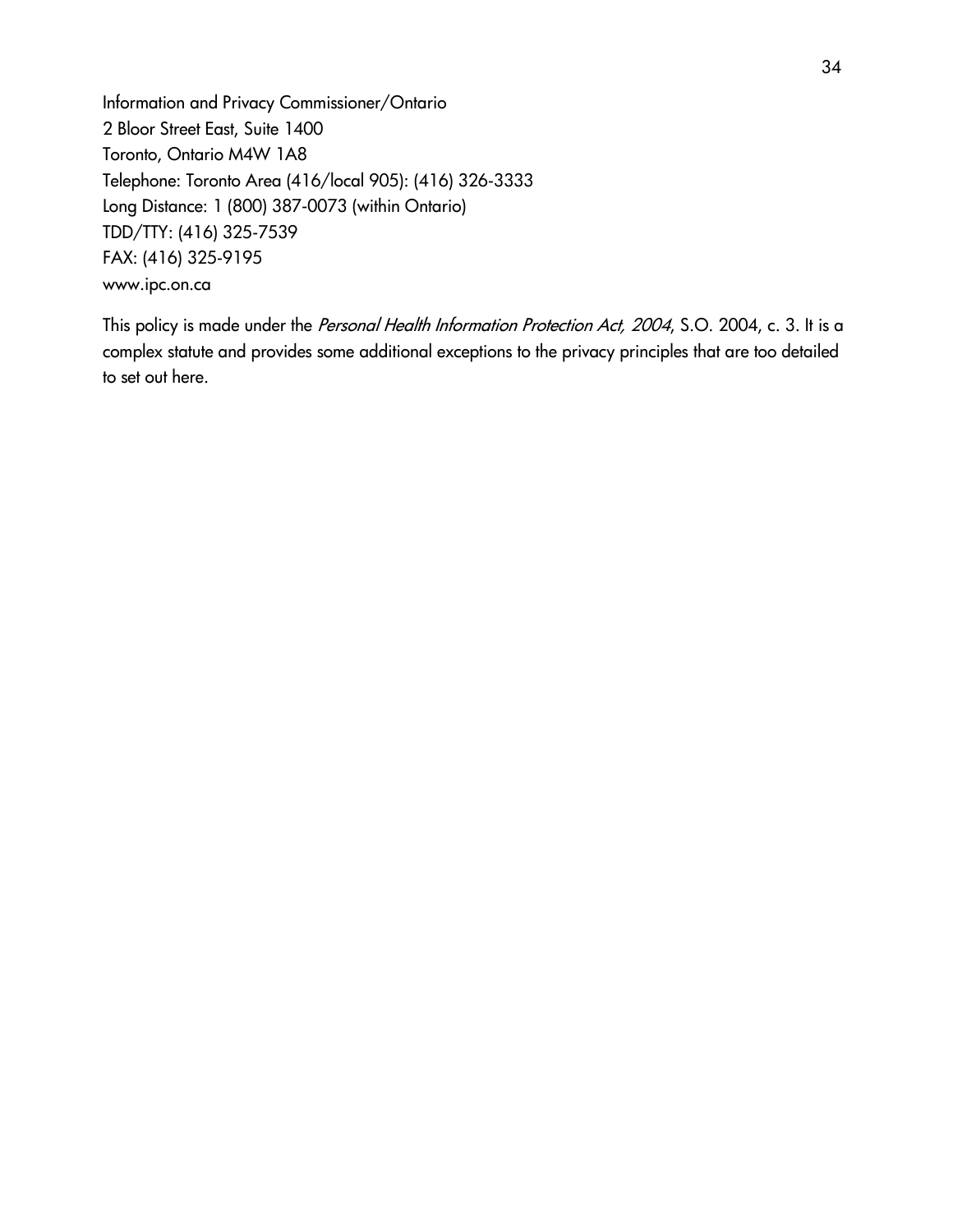## <span id="page-34-0"></span>Form 3: Sample Consent Form

This form can be used when your organization seeks express consent to collect, use or disclose personal health information. This form may be combined with your organization's usual consent to treatment and/or consent to the costs of services forms.

#### Consent to the Collection, Use and Disclosure of Personal Health Information

Note to client: We want your informed consent. We want you to understand what we do with the personal health information we collect about you. Please ensure that you have read and understood our written statement, "Our Privacy Commitment to You". If you have any questions, please ask.

I, \_\_\_\_\_\_\_\_\_\_\_\_\_\_\_\_\_\_\_\_\_, understand that to provide me with [type of health care goods or services], [name of organization] will collect personal information about me (e.g., birth date, home contact information, health history, etc.).

I have reviewed the [organization's] written statement on the collection, use and disclosure of personal health information. I understand how the written statement applies to me. I have been given a chance to ask questions about the [organization's] privacy policies and they have been answered to my satisfaction.

I understand that the [organization] will only collect, use, or disclose my personal health information with my express or implied consent, unless a collection, use or disclosure without consent is permitted or required by law.

I further authorize the [organization] to collect, use and disclose my personal health information for the following purposes (*indicate your consent by checking the applicable box(es)*):

- $\Box$  to use or disclose your personal health number to verify your identity or to access other personal health records about you in order to provide health care services to you<sup>16</sup>
- $\Box$  to fundraise for the organization
- $\Box$  to notify me of new services or goods available at the [organization]
- $\Box$  to notify me of special events and opportunities at the [organization] (e.g. a seminar or conference)
- $\Box$  [add any other purposes that require express consent]

I understand that I can withdraw my consent at any time by contacting: [contact person].

I agree to [organization] collecting, using, and disclosing personal health information about me as set out above and in the written statement.

| Signature: | <b>Printed Name:</b> |
|------------|----------------------|
| Date:      |                      |

<sup>&</sup>lt;sup>16</sup> Express consent is not required for this purpose where the individual's health number has already been collected to provide health care services that are paid by OHIP.